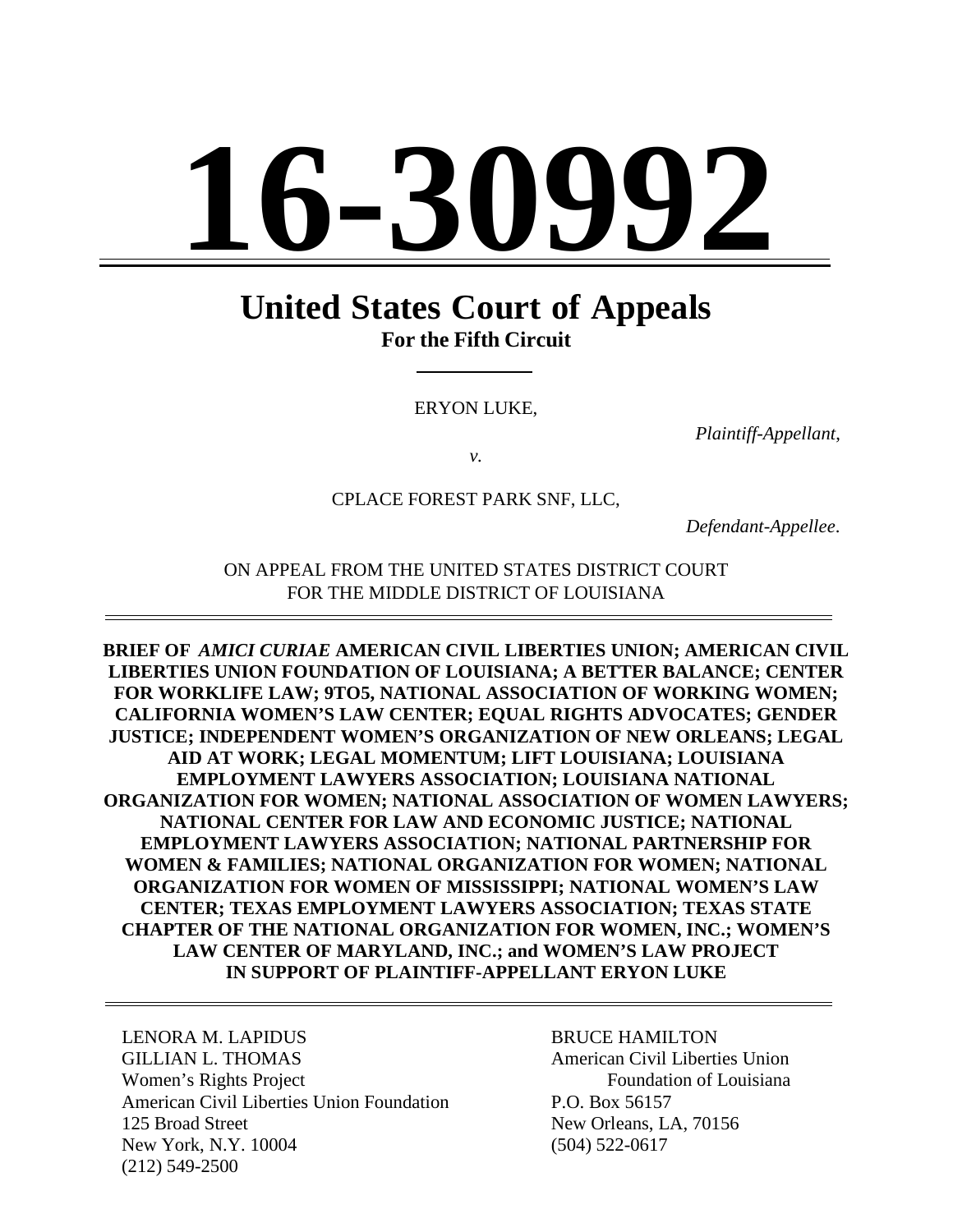DINA BAKST ELIZABETH MORRIS CARA SUVALL CARA SUVALL Center for WorkLife Law<br>
A Better Balance UC Hastings College of th 80 Maiden Lane, Suite 606 New York, NY 10038 San Francisco, CA 94102 (212) 430 -5982 (415) 565 -4640

 $\equiv$ 

# ELIZABETH GEDMARK CYNTHIA THOMAS CALVERT UC Hastings College of the Law<br>200 McAllister Street

-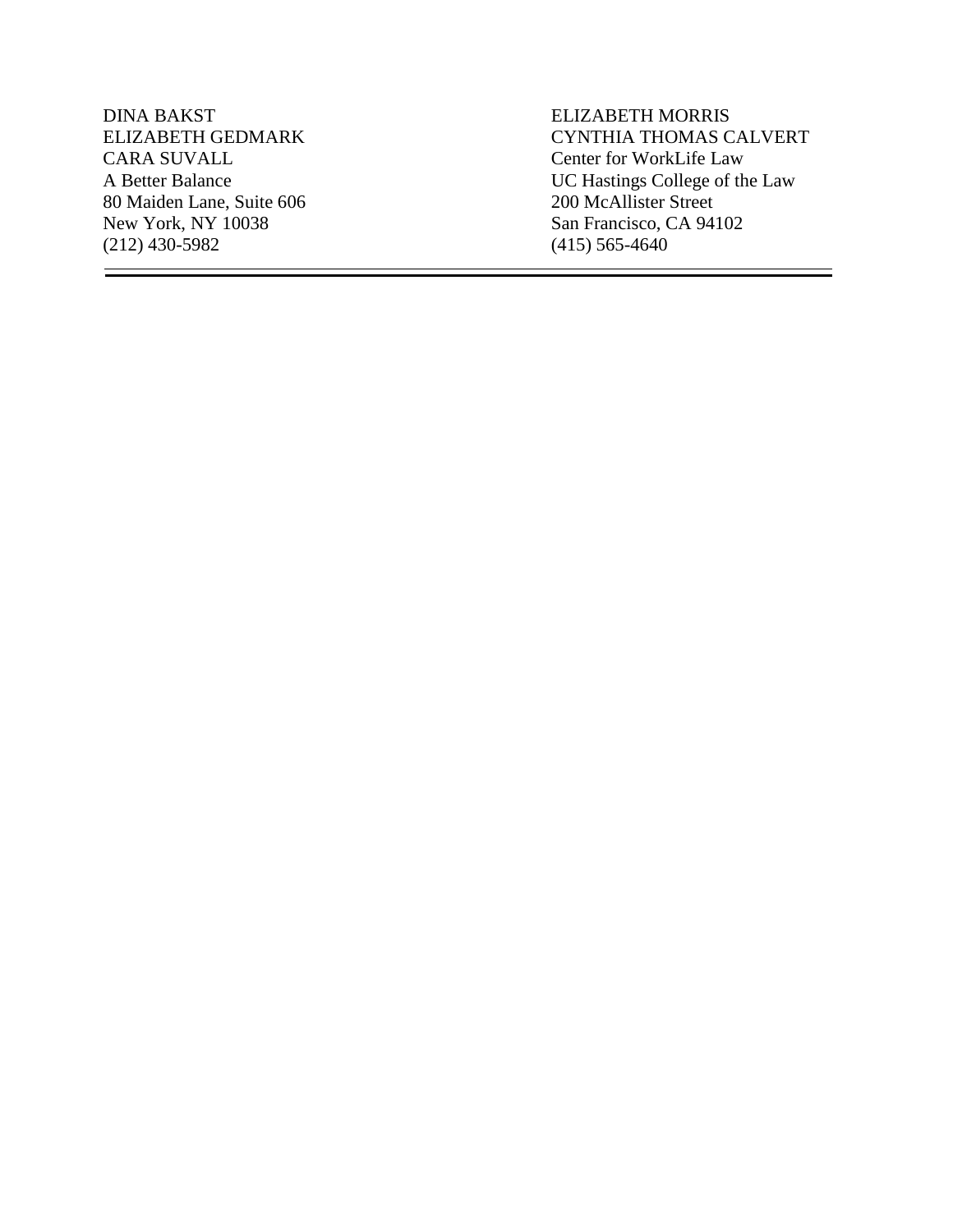# **TABLE OF CONTENTS**

| I.  | The Supreme Court's Ruling in Young v. United Parcel Service, Inc.<br><b>Reaffirmed the Pregnancy Discrimination Act's Central Purpose of</b><br><b>Assuring Employers Do Not Force Women Off the Job Due to</b>                                                                                                                                                                                      |
|-----|-------------------------------------------------------------------------------------------------------------------------------------------------------------------------------------------------------------------------------------------------------------------------------------------------------------------------------------------------------------------------------------------------------|
| II. | The District Court Erred by Rejecting Three Categories of Evidence at<br>the Prima Facie Stage from which a Reasonable Factfinder Could Infer                                                                                                                                                                                                                                                         |
|     | A. An Employer's Refusal to Accommodate a Pregnant Employee<br><b>While Maintaining a Formal Policy of Accommodating Non-</b><br><b>Pregnant Employees Similar in Their Ability or Inability to Work</b><br>is Evidence from which a Factfinder Could Infer Discrimination,<br><b>Even in the Absence of Individual</b>                                                                               |
|     | B. An Employer's Differential Treatment of an Employee Before and<br>After Her Pregnancy is Evidence from which a Factfinder Could<br>C. An Employer's Practice of Providing Lifting Assistance to Some<br><b>Pregnant Workers While Denying the Same Assistance to</b><br><b>Pregnant Workers with Known Medical Conditions is Evidence</b><br>from which a Factfinder Could Infer Discrimination 12 |
| Ш.  | The Lower Court Erred in Finding That Young Obligates the Employer<br>to Consider Only the Specific Accommodation Proposed by the                                                                                                                                                                                                                                                                     |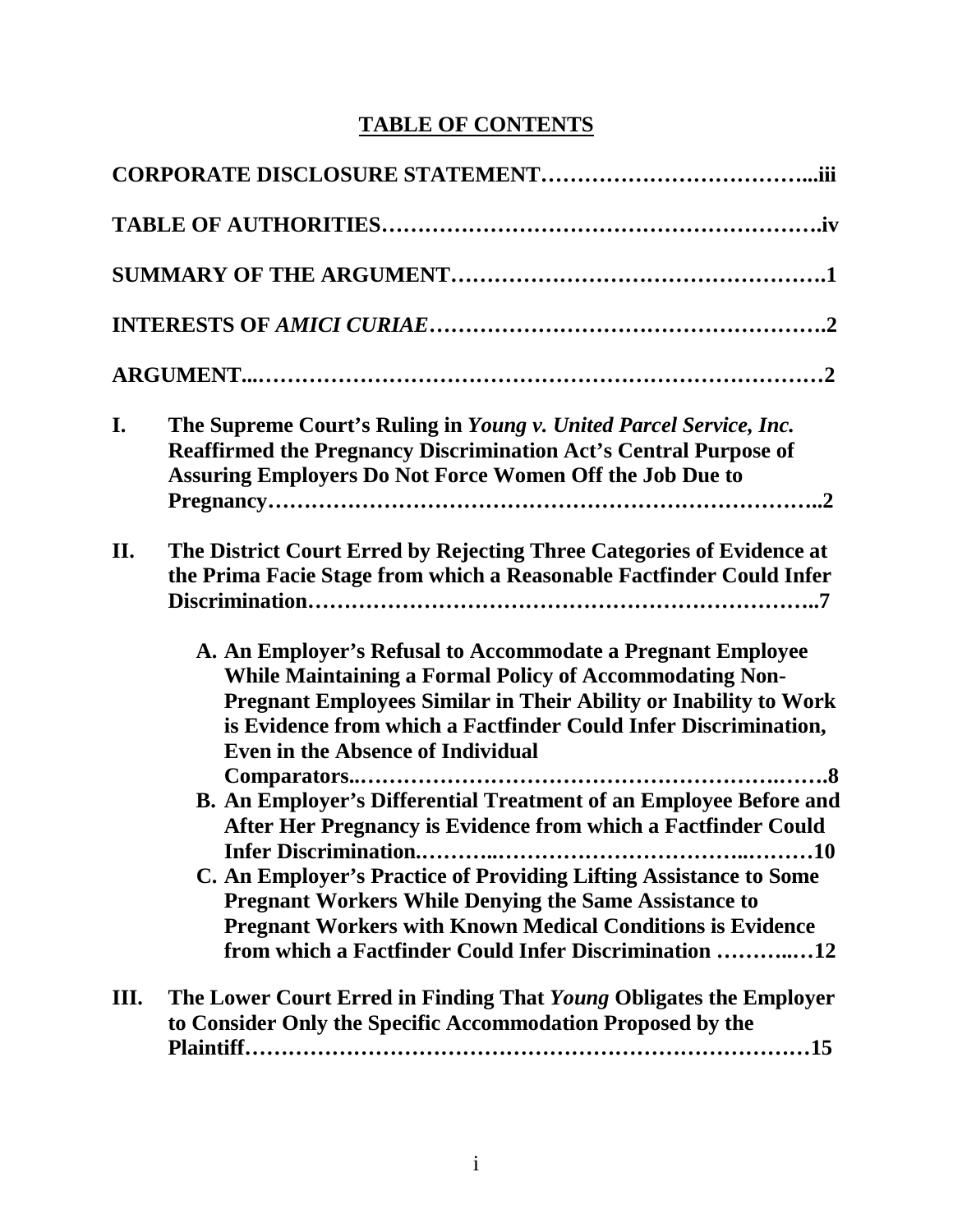| A. Absolving the Employer of the Obligation to Engage in Dialogue<br><b>About Potential Accommodations Places a Significant Burden on</b> |  |
|-------------------------------------------------------------------------------------------------------------------------------------------|--|
| B. In the Absence of a Dialogue with the Pregnant Employee, the<br><b>Employer's Reason for Denying Accommodation is Not</b>              |  |
|                                                                                                                                           |  |
|                                                                                                                                           |  |
|                                                                                                                                           |  |
| <b>CERTIFICATE OF SERVICE FOR ELECTRONIC FILINGS26</b>                                                                                    |  |
|                                                                                                                                           |  |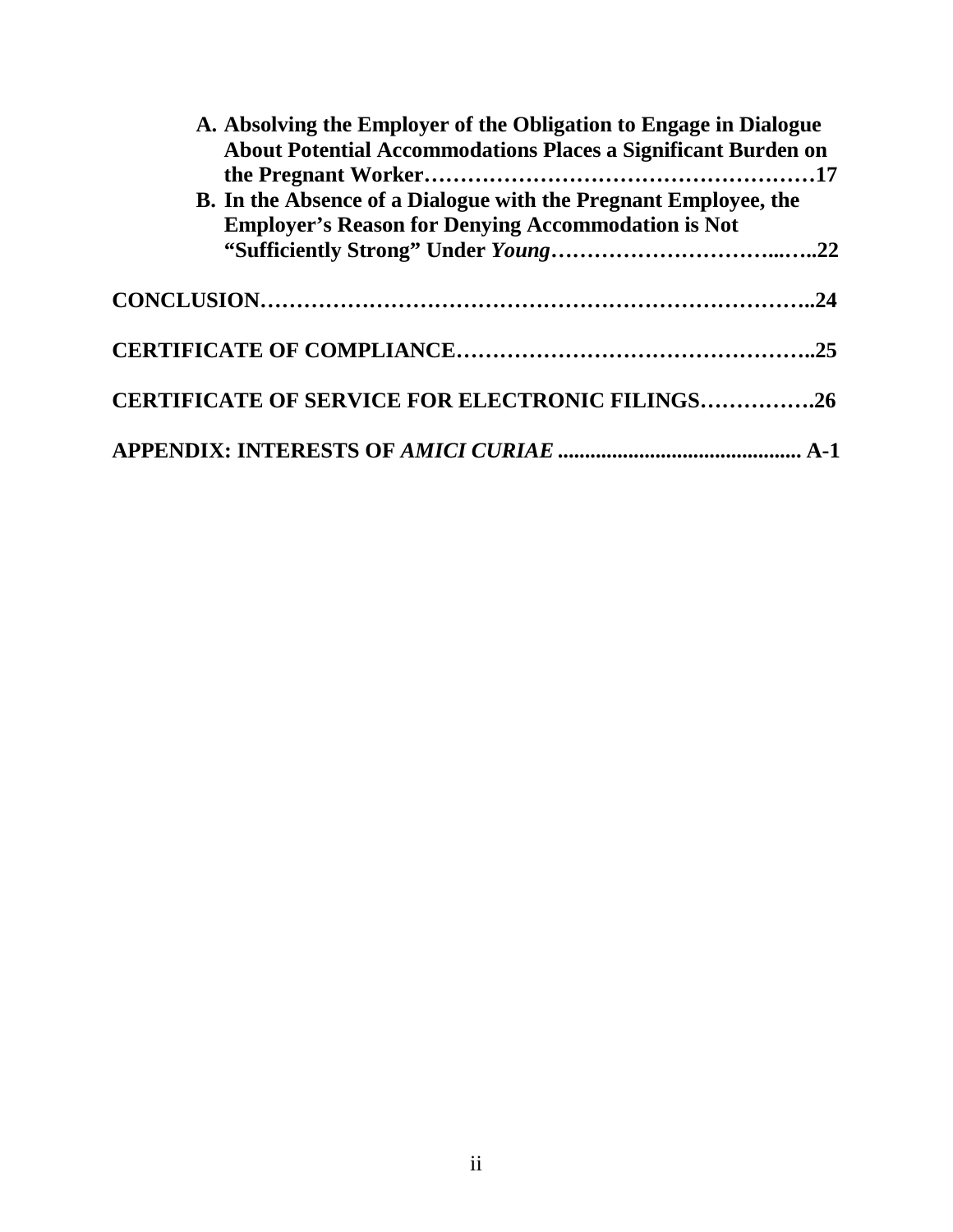#### **CORPORATE DISCLOSURE STATEMENT**

Pursuant to Federal Rule of Appellate Procedure 26.1, the undersigned counsel of record certifies that none of the *amici curiae* is a nongovernmental entity with a parent corporation or a publicly held corporation that owns 10 percent or more of its stock. This representation is made in order that the judges of this Court may evaluate possible disqualification or recusal.

Dated: January 26, 2017 *s/ Bruce Hamilton* 

BRUCE HAMILTON American Civil Liberties Union Foundation of Louisiana P.O. Box 56157 New Orleans, LA 70156 (504) 522-0617

*Attorney for* Amici Curiae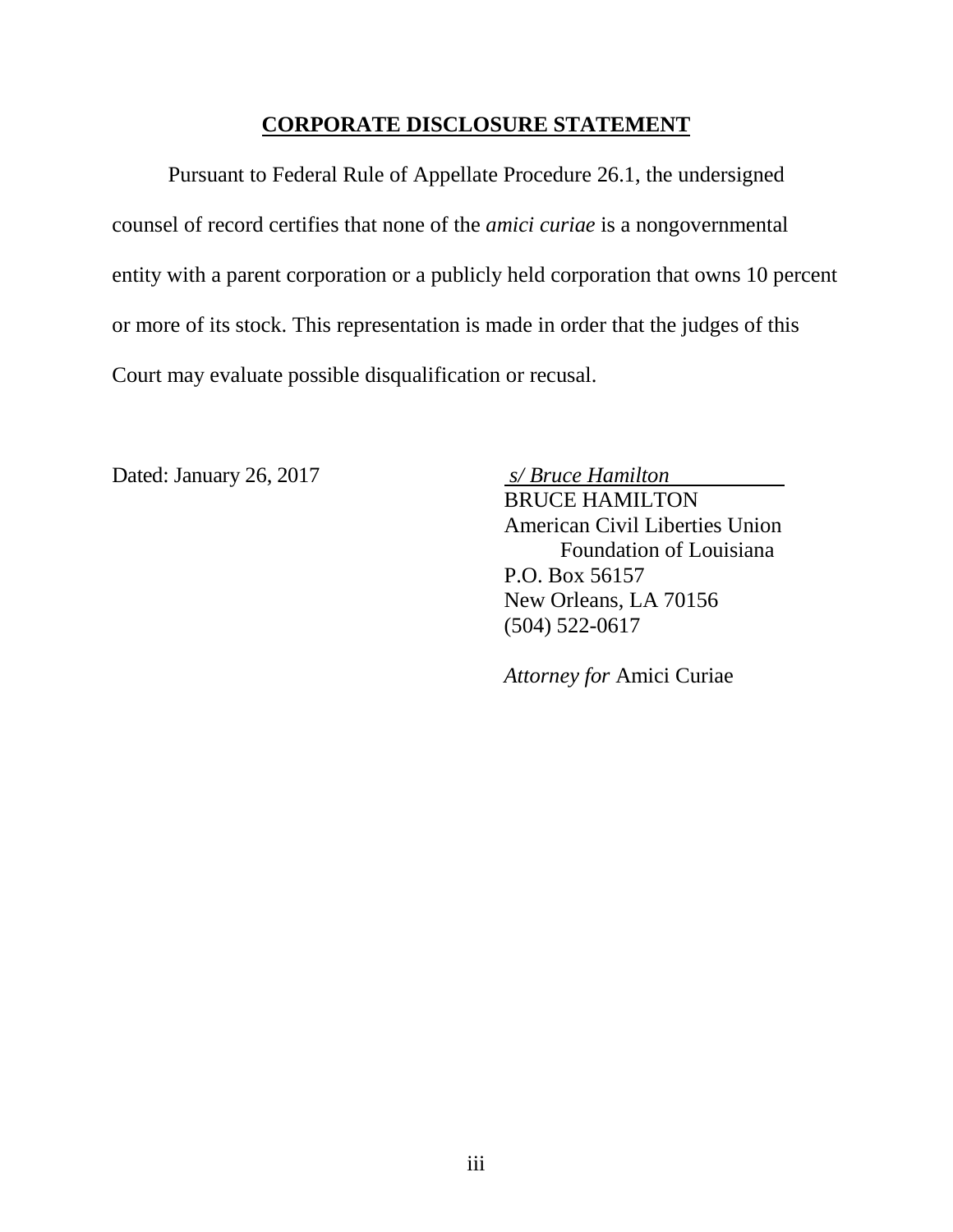# **TABLE OF AUTHORITIES**

| <b>Cases</b>                                                                             |
|------------------------------------------------------------------------------------------|
|                                                                                          |
| Browning v. Sw. Research Inst., No. 07-50434, 2008 WL 3009894 (5th Cir. Aug. 5)          |
|                                                                                          |
| Burlington N. & Santa Fe Railway Co. v. White, 548 U.S. 53 (2006)18                      |
|                                                                                          |
|                                                                                          |
| Calabro v. Westchester BMW, Inc., 398 F. Supp. 2d 281 (S.D.N.Y. 2005) 10                 |
|                                                                                          |
| Clanton v. Orleans Parish Sch. Bd., 649 F.2d 1084 (5th Cir. 1981)3                       |
|                                                                                          |
| Condit v. United Air Lines, Inc., 631 F.2d 1136 (4th Cir. 1980)3                         |
|                                                                                          |
| Cutrera v. Bd. of Supervisors of La. State Univ., 429 F.3d 108 (5th Cir. 2005) 19,<br>21 |
|                                                                                          |
| EEOC v. Abercrombie & Fitch Stores, Inc., 135 S. Ct. 2028 (2015)18                       |
| EEOC v. Chevron Phillips Chem. Co., LP, 570 F.3d 606 (5th Cir. 2009). 19, 20, 21         |
|                                                                                          |
|                                                                                          |
|                                                                                          |
|                                                                                          |
| Harriss v. Pan Am. World Airways, Inc., 649 F.2d 670 (9th Cir. 1980)3                    |
|                                                                                          |
|                                                                                          |
| Hunter v. Mobis Alabama, LLC, 559 F. Supp. 2d 1247 (M.D. Ala. 2008) 11                   |
| Kasten v. Saint-Gobain Performance Plastics Corp., 563 U.S. 1 (2011) 18                  |
|                                                                                          |
|                                                                                          |
| Luke v. CPlace Forest Park SNF, LLC, No. 13-00402-BAJ-EWD, 2016 WL                       |
|                                                                                          |
| Manuel v. Westlake Polymers Corp., 66 F.3d 758 (5th Cir. 1995) 18                        |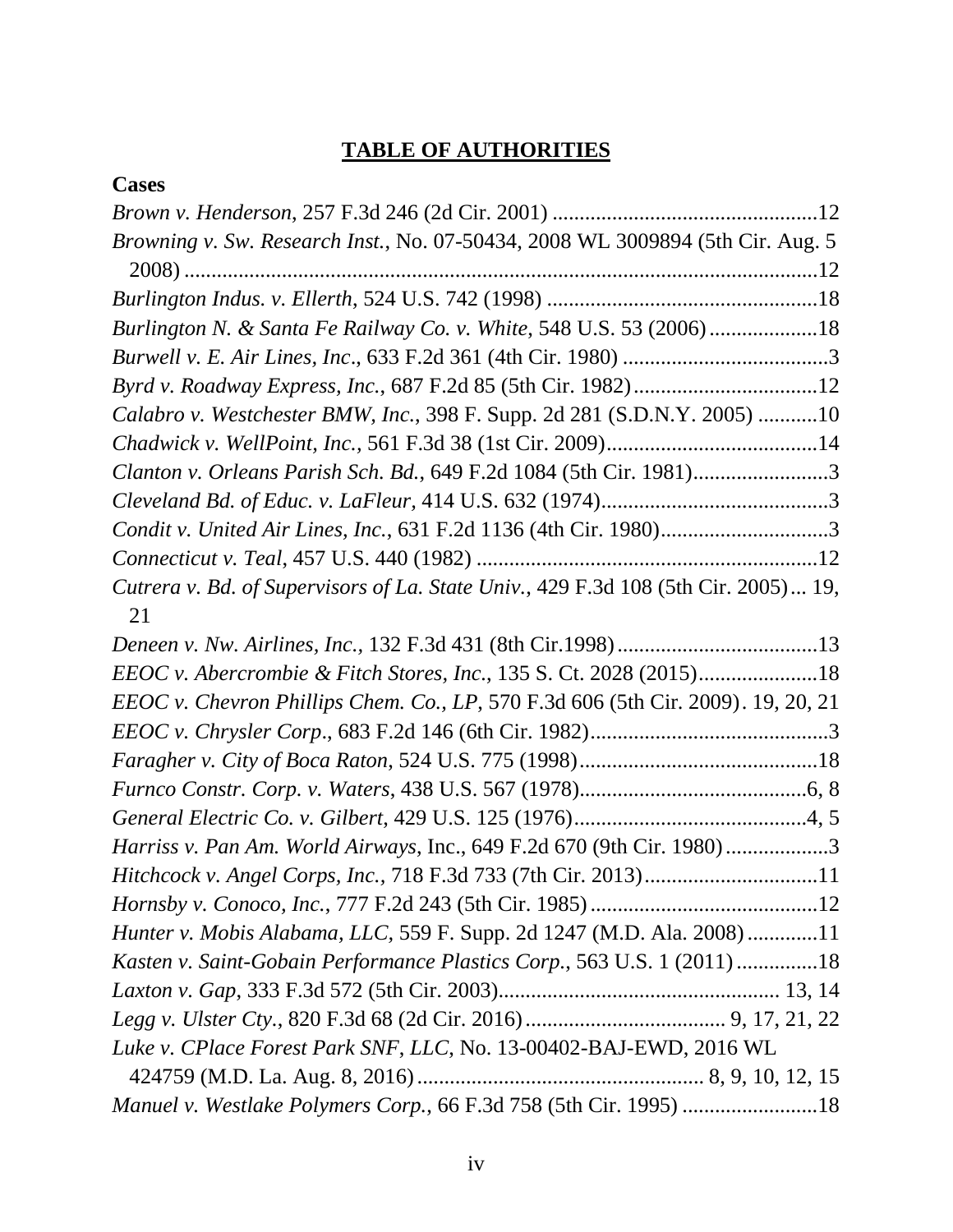| Martin v. Canon Bus. Solutions, Inc., No. 11 C 2565-WJM-KMT, 2013 WL   |  |
|------------------------------------------------------------------------|--|
|                                                                        |  |
|                                                                        |  |
| Newport News Shipbuilding & Dry Dock Co. v. EEOC, 462 U.S. 669 (1983)4 |  |
|                                                                        |  |
|                                                                        |  |
|                                                                        |  |
|                                                                        |  |
|                                                                        |  |
| <b>Constitution, Statutes, and Regulations</b>                         |  |

| <b>Other Authorities</b> |  |
|--------------------------|--|
|                          |  |
|                          |  |
|                          |  |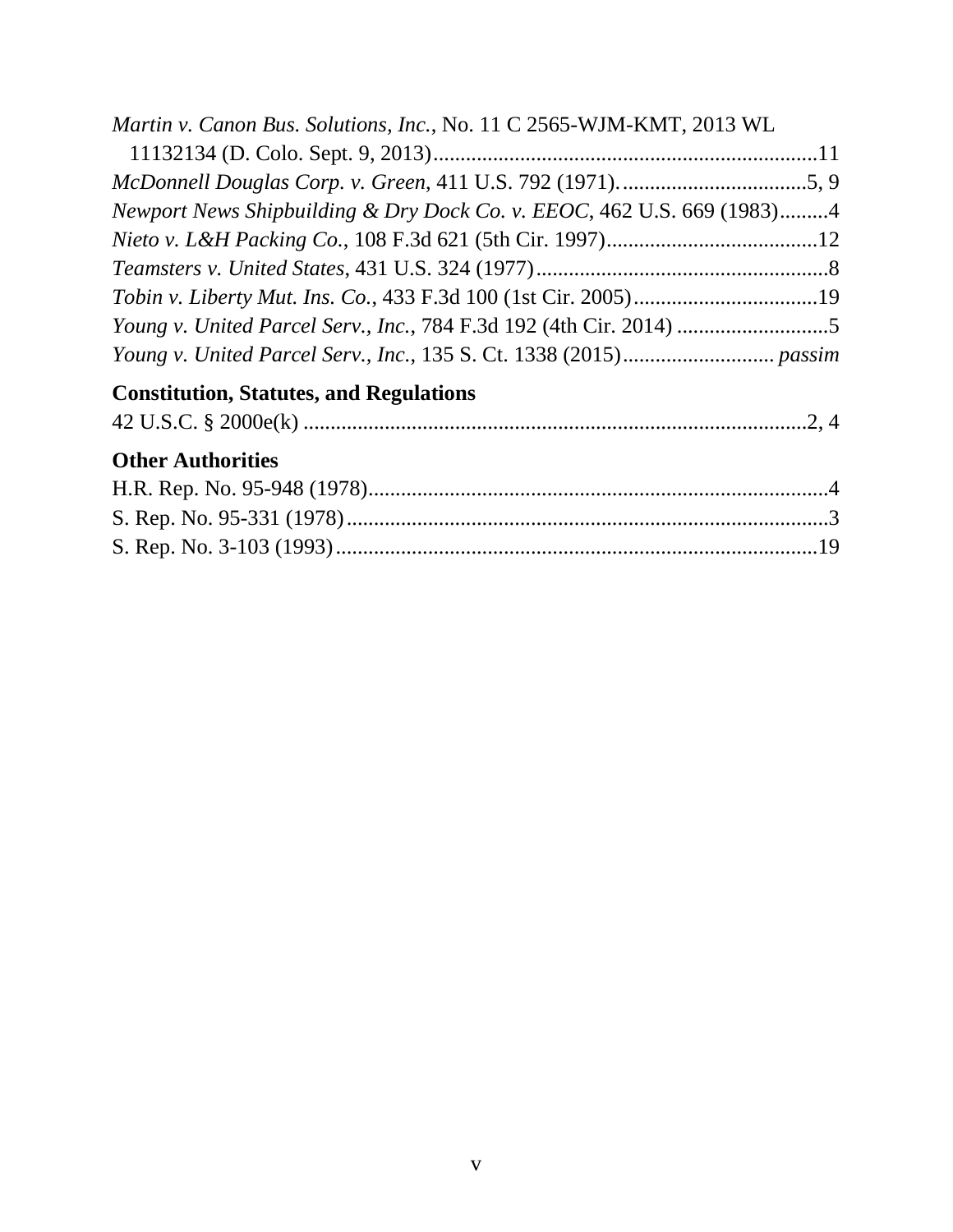#### **SUMMARY OF THE ARGUMENT**

In *Young v. United Parcel Service, Inc.*, the Supreme Court reaffirmed the central purpose of the Pregnancy Discrimination Act: to assure that pregnancy does not force women out of the workforce. The liability standards announced in *Young* specifically sought to place pregnant women who need accommodation of their pregnancy symptoms on equal footing with other workers temporarily unable to work at full capacity. But the District Court's decision in this case misinterpreted and misapplied those standards. It ignored several categories of relevant evidence as to Appellee CPlace Forest Park SNF, LLC's ("Appellee") policies and practices, while also excusing Appellee's failure to engage in any dialogue with Appellant Eryon Luke ("Luke") to identify reasonable accommodations that would have allowed her to keep working. As a result, the court approved Luke's being forced on leave, then fired, because of her pregnancy. These errors demand reversal. If they are permitted to stand, the Court's mandate in *Young* – and by extension, the letter and the spirit of the Pregnancy Discrimination Act – will remain unfulfilled.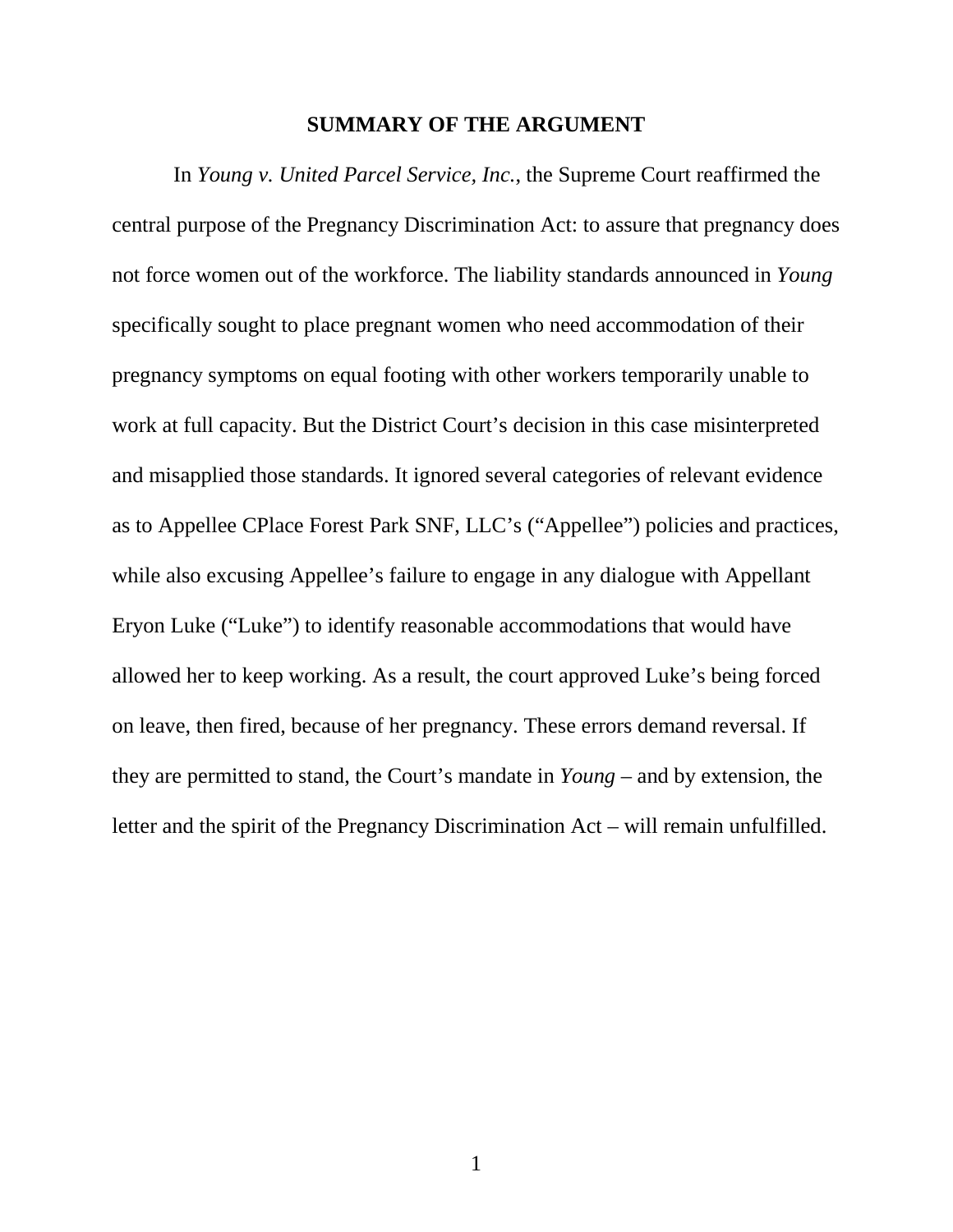#### **INTERESTS OF** *AMICI CURIAE***[1](#page-8-0)**

*Amici* are a coalition of 25 civil rights groups and public interest organizations committed to preventing, combating, and redressing sex discrimination and protecting the equal rights of female workers in the United States. More detailed statements of interest are contained in the accompanying appendix.

*Amici* have a vital interest in ensuring that the Pregnancy Discrimination Act is interpreted so as to fulfill, not impede, the law's promise of equal employment opportunity for women affected by "pregnancy, childbirth, and related medical conditions." *Amici* take no position on the other issues presented by this appeal.

#### **ARGUMENT**

#### **I. The Supreme Court's Ruling in** *Young v. United Parcel Service, Inc.* **Reaffirmed the Pregnancy Discrimination Act's Central Purpose of Assuring Employers Do Not Force Women Off the Job Due to Pregnancy**

Congress enacted the Pregnancy Discrimination Act, 42 U.S.C. § 2000e(k) ("PDA"), to assure that pregnant women participate in the labor force on an equal footing. Prior to the PDA's passage, a wide array of employer policies disadvantaged female workers who became pregnant, none more so than policies

<span id="page-8-0"></span><sup>&</sup>lt;sup>1</sup> Pursuant to Rule 29(a)(4)(E) of the Federal Rules of Appellate Procedure and Local Rule 29.1, counsel for *amici curiae* state that no counsel for a party authored this brief in whole or in part, and that no person other than *amici curiae*, their members, or their counsel made a monetary contribution to the preparation or submission of this brief.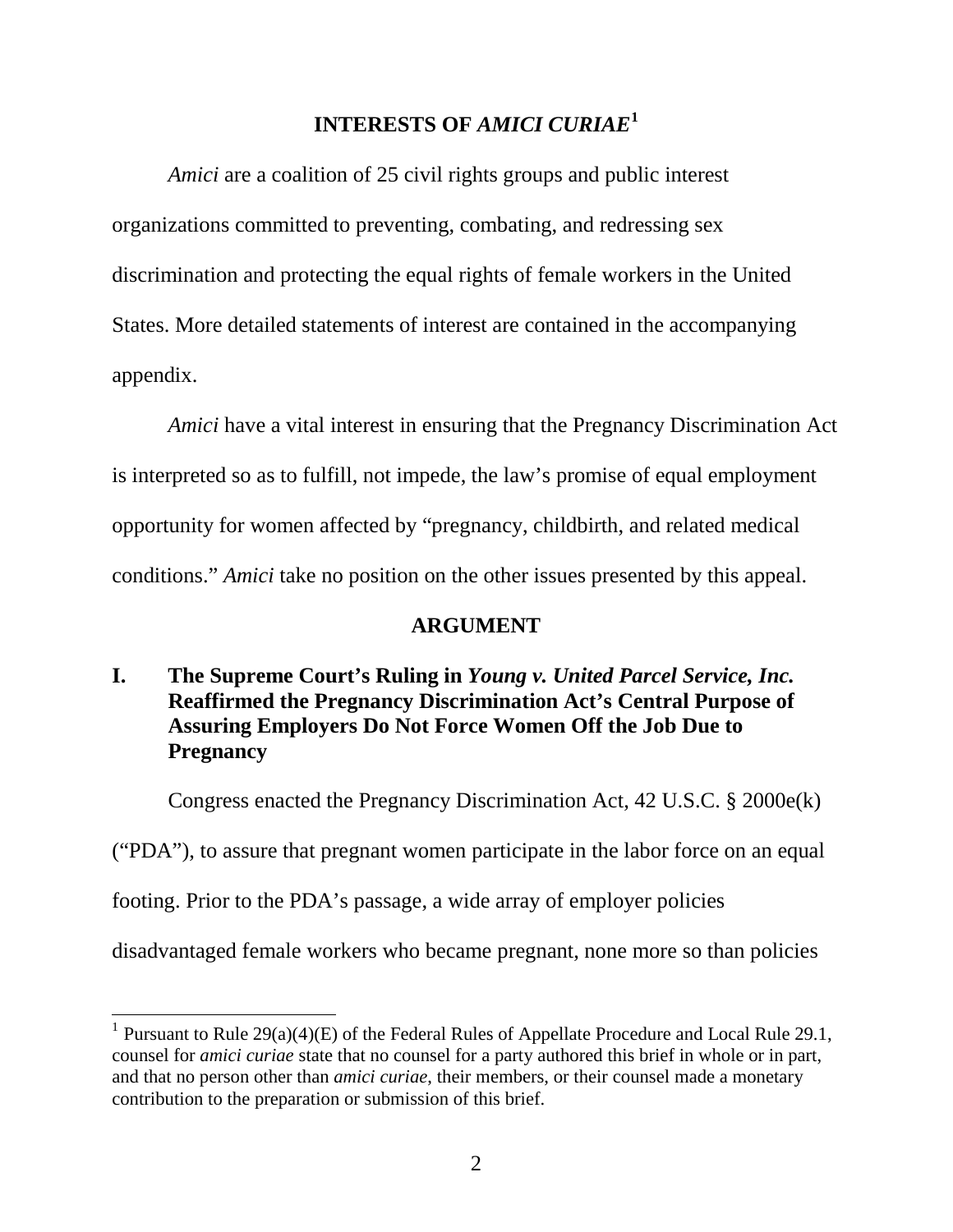that forced women to stop working when they became pregnant, regardless of their capacity to work. *See*, *e.g.*, *Cleveland Bd. of Educ. v. LaFleur,* 414 U.S. 632, 634- 35 (1974) (forcing pregnant teachers to take unpaid leave five months before they were due to give birth, with no guarantee of re-employment); *EEOC v. Chrysler Corp*., 683 F.2d 146, 147 (6th Cir. 1982) (requiring pregnant women to take leave in the fifth month of pregnancy); *Clanton v. Orleans Parish Sch. Bd.*, 649 F.2d 1084, 1086-87 (5th Cir. 1981) (placing teachers on leave in the beginning of the sixth month of their pregnancy); *Condit v. United Air Lines, Inc.*, 631 F.2d 1136, 1137 (4th Cir. 1980) (requiring that flight attendants "shall, upon knowledge of pregnancy, discontinue flying"); *Harriss v. Pan Am. World Airways*, Inc., 649 F.2d 670, 673 (9th Cir. 1980) (same); *Burwell v. E. Air Lines, Inc*., 633 F.2d 361, 363 (4th Cir. 1980) (same).

Congress recognized that workers with other temporary impairments did not suffer such systemic discrimination, or the resulting economic disadvantage. *See*, *e.g.*, S. Rep. No. 95-331, at 4 (1977) ("[T]he bill rejects the view that employers may treat pregnancy and its incidents as sui generis, without regard to its functional comparability with other conditions. . . . Pregnant women who are able to work must be permitted to work on the same conditions as other employees; and when they are not able to work for medical reasons, they must be accorded the same rights, leave privileges and other benefits, as other workers who are disabled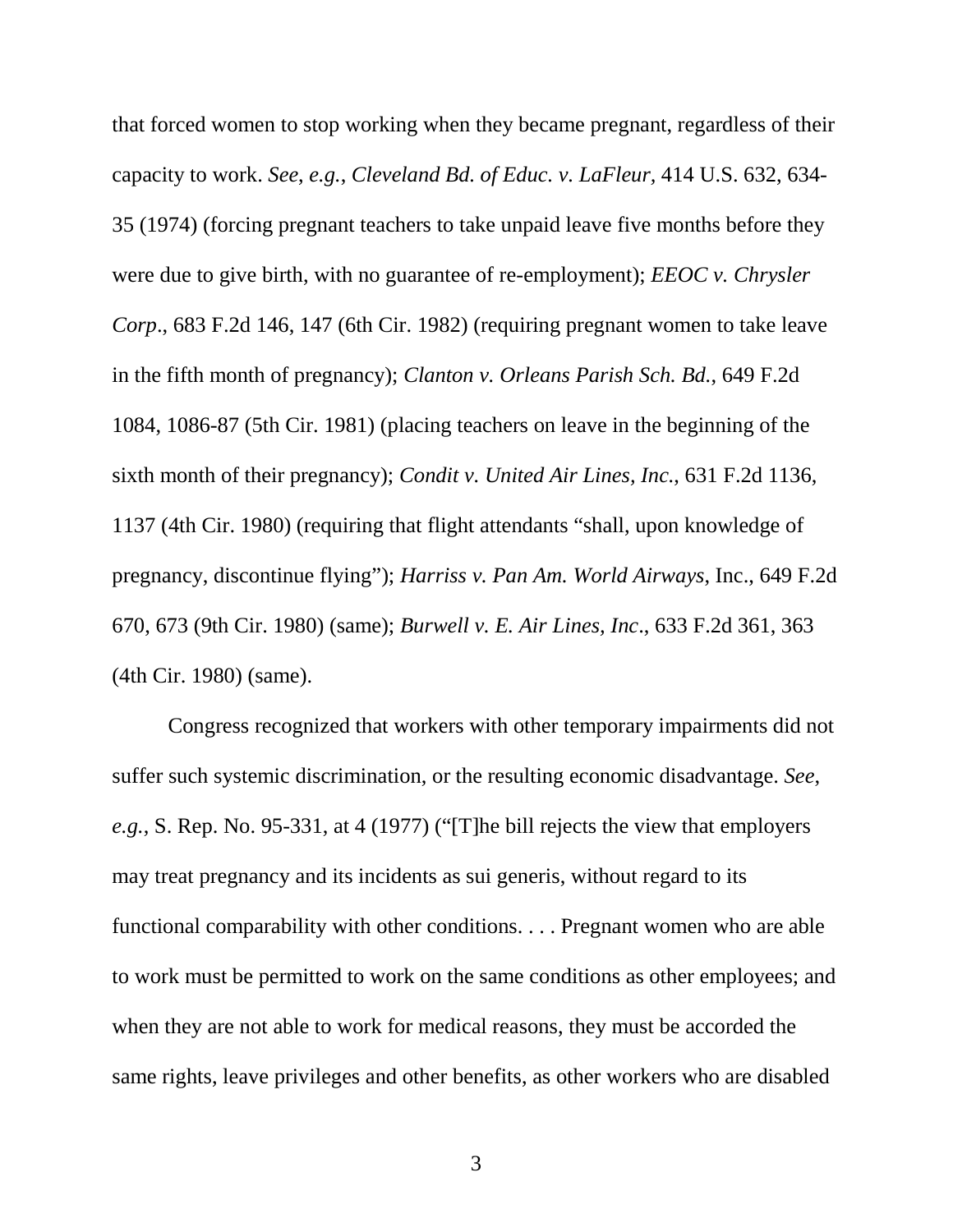from working."); H.R. Rep. No. 95-948, at 4 (1978) ("The bill would simply require that pregnant women be treated the same as other employees on the basis of their ability or inability to work."). Indeed, the PDA was intended as a direct rebuke to the Supreme Court's conclusion, in *General Electric Co. v. Gilbert*, 429 U.S. 125 (1976), that an employer's exclusion of pregnancy from an otherwise comprehensive temporary disability benefit policy was not discrimination "because of sex." *Newport News Shipbuilding & Dry Dock Co. v. EEOC*, 462 U.S. 669, 677- 78 (1983).

Thus, the PDA amended Title VII not only to make explicit the fact that discrimination "because of sex" included discrimination "because of . . . pregnancy, childbirth, and related medical conditions," but also to expressly mandate, by a second clause, that pregnant workers "be treated the same for all employment-related purposes . . . as other persons not so affected but similar in their ability or inability to work."  $42$  U.S.C. § 2000 $e(k)$ .

By 2014, though, these bedrock principles of the PDA had become muddied with respect to women's right to "accommodation" of their pregnancy-related needs. Several appellate courts had deemed pregnant women insufficiently "similar" to various categories of non-pregnant workers to warrant being treated the "same." Indeed, in the decision that ultimately was reversed by the Supreme Court in *Young v. United Parcel Service, Inc.*, 135 S. Ct. 1338 (2015), the Fourth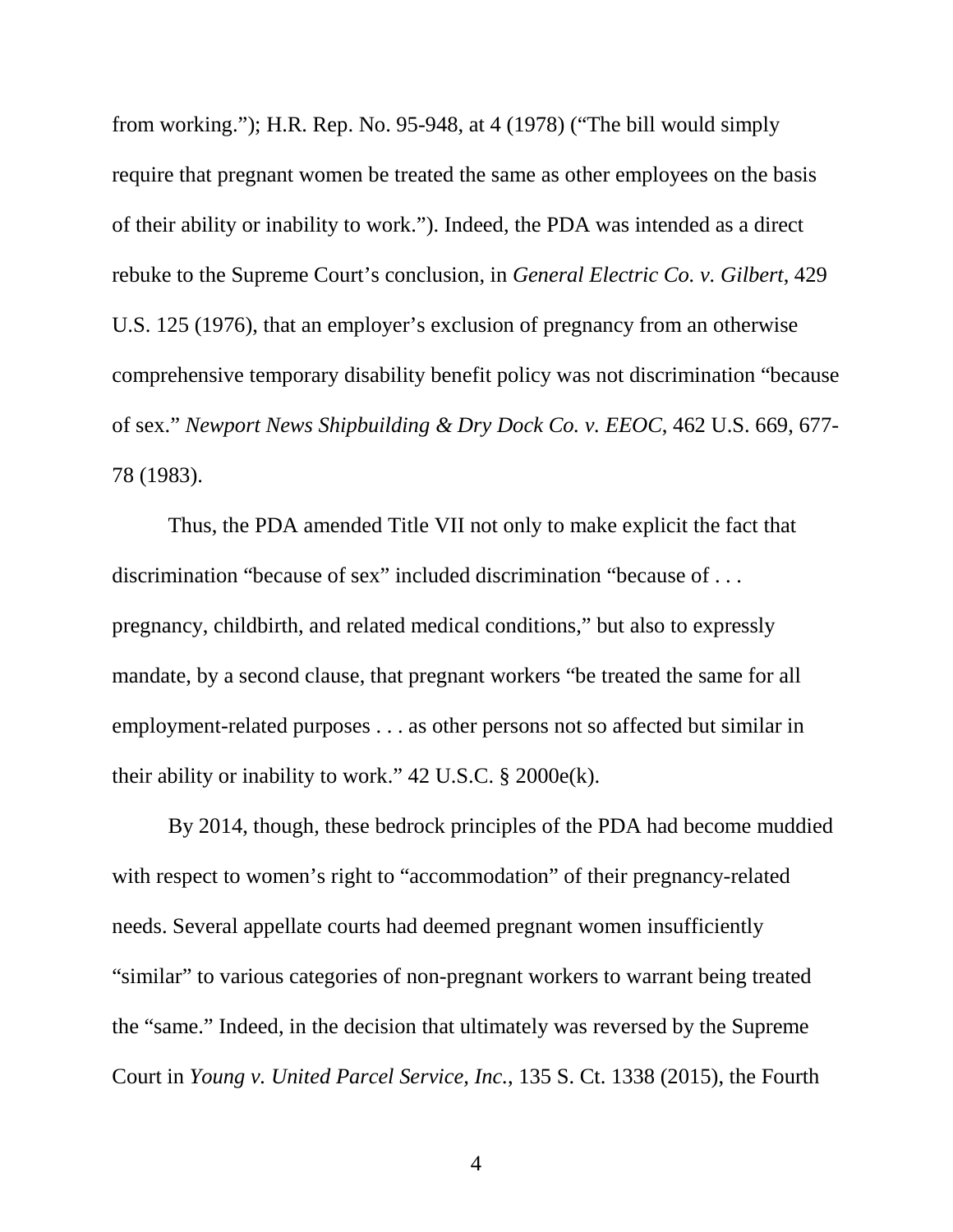Circuit refused to find Peggy Young, a pregnant delivery driver with a lifting restriction, "similar" to three separate categories of workers, to whom UPS granted job modifications when they were unable to fulfill all of their duties as drivers: workers entitled to accommodation under the Americans with Disabilities Act (ADA); those injured on the job; and those who had lost their commercial drivers' license – even if the reason was a DUI conviction, rather than physical impairment. *See Young v. United Parcel Serv., Inc.*, 784 F.3d 192, 196 (4th Cir. 2013).

Recognizing the "lower-court uncertainty about interpretation of the [PDA]" as to pregnancy accommodation, the Supreme Court granted *certiorari*. *Young*, 135 S. Ct. at 1348 (collecting cases). In its resulting opinion, the Court reaffirmed the three-part *McDonnell Douglas* burden-shifting framework applicable to disparate treatment cases that rely on circumstantial evidence *Id.* at 1345. It then articulated a modified *McDonnell Douglas* analysis for PDA cases arising out of the statute's second clause, aimed at fulfilling the PDA's animating principle of "respond[ing] directly to *Gilbert*" – that is, assuring that an employer not "treat pregnancy less favorably than diseases or disabilities resulting in a similar inability to work." *Id.* at 1353. First, a plaintiff makes out a prima facie case if she shows (1) that she "belongs to the protected class"; (2) "that she sought accommodation"; (3) "that the employer did not accommodate her"; and (4) "that the employer did accommodate others 'similar in their ability or inability to work.'" *Id.* at 1354. The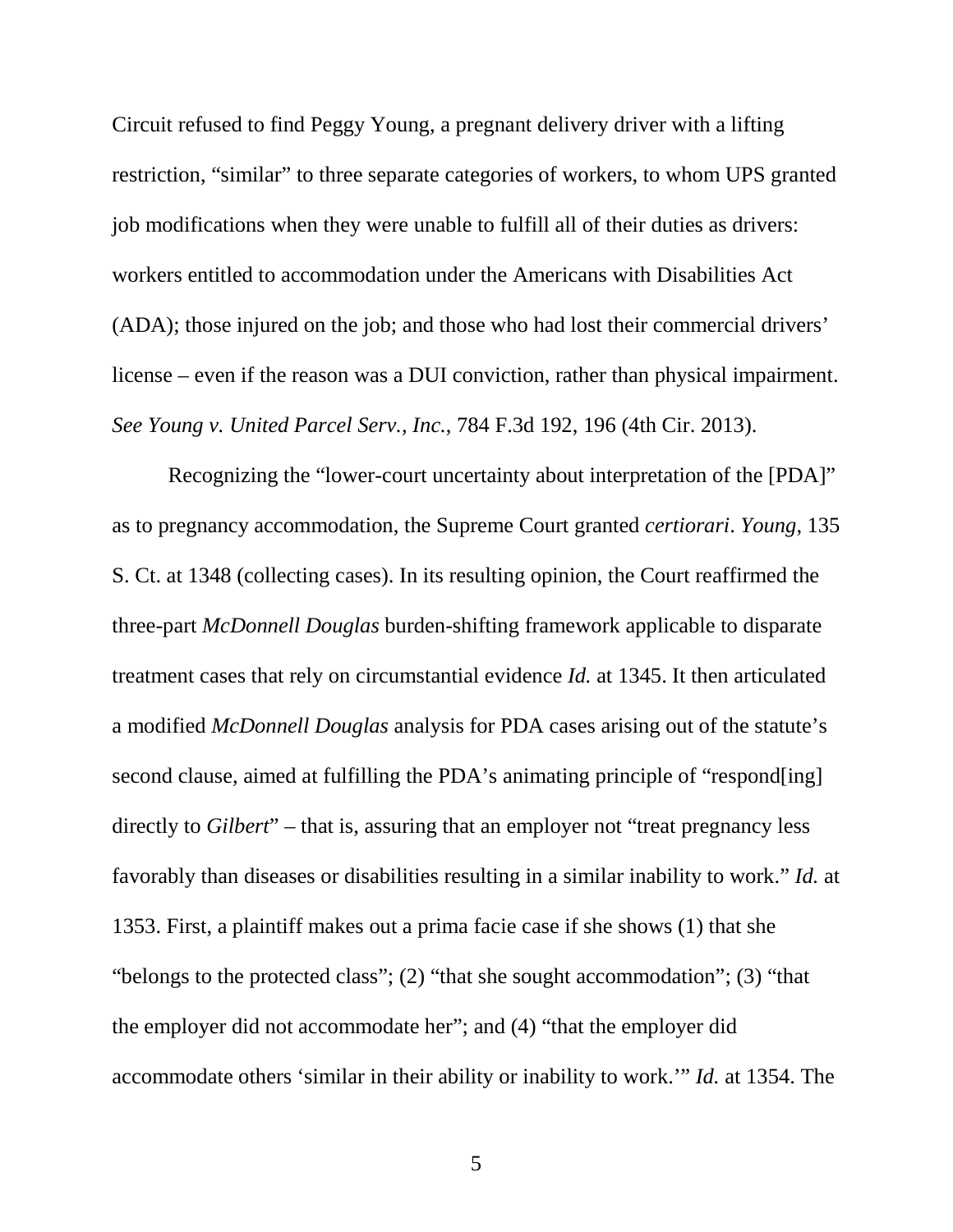employer then puts forward "legitimate, nondiscriminatory' reasons for denying her accommodation," which the plaintiff "may in turn show . . . are in fact pretextual." *Id.*

Applying this framework, the Court in *Young* reversed the Fourth Circuit's grant of summary judgment. It first went to great lengths to reiterate that the prima facie standard is "not intended to be an inflexible rule," "not onerous," and "not as burdensome as succeeding on an 'ultimate finding of fact as to' a discriminatory employment action." *Id.* at 1353-54 (quoting *Furnco Constr. Corp. v. Waters*, 438 U.S. 567, 575-76 (1978)). The Court explained that the prima facie case does not require the plaintiff "to show that those whom the employer favored and those whom the employer disfavored were similar in *all* but the protected ways." *Young*, 135 S. Ct. at 1354 (emphasis added).

The Court also offered an alternate pretext analysis plaintiffs may rely on for claims under the PDA's second clause:

We believe that the plaintiff may reach a jury on [the issue of pretext] by providing sufficient evidence that the employer's policies impose a *significant burden* on pregnant workers, and that the employer's "legitimate, nondiscriminatory" reasons are not sufficiently strong to justify the burden, but rather – when considered along with the burden imposed – give rise to an inference of intentional discrimination.

*Id.* (emphasis added).

Notably, in defining that standard, the Court admonished that, "consistent with the Act's basic objective, [the employer's legitimate, nondiscriminatory]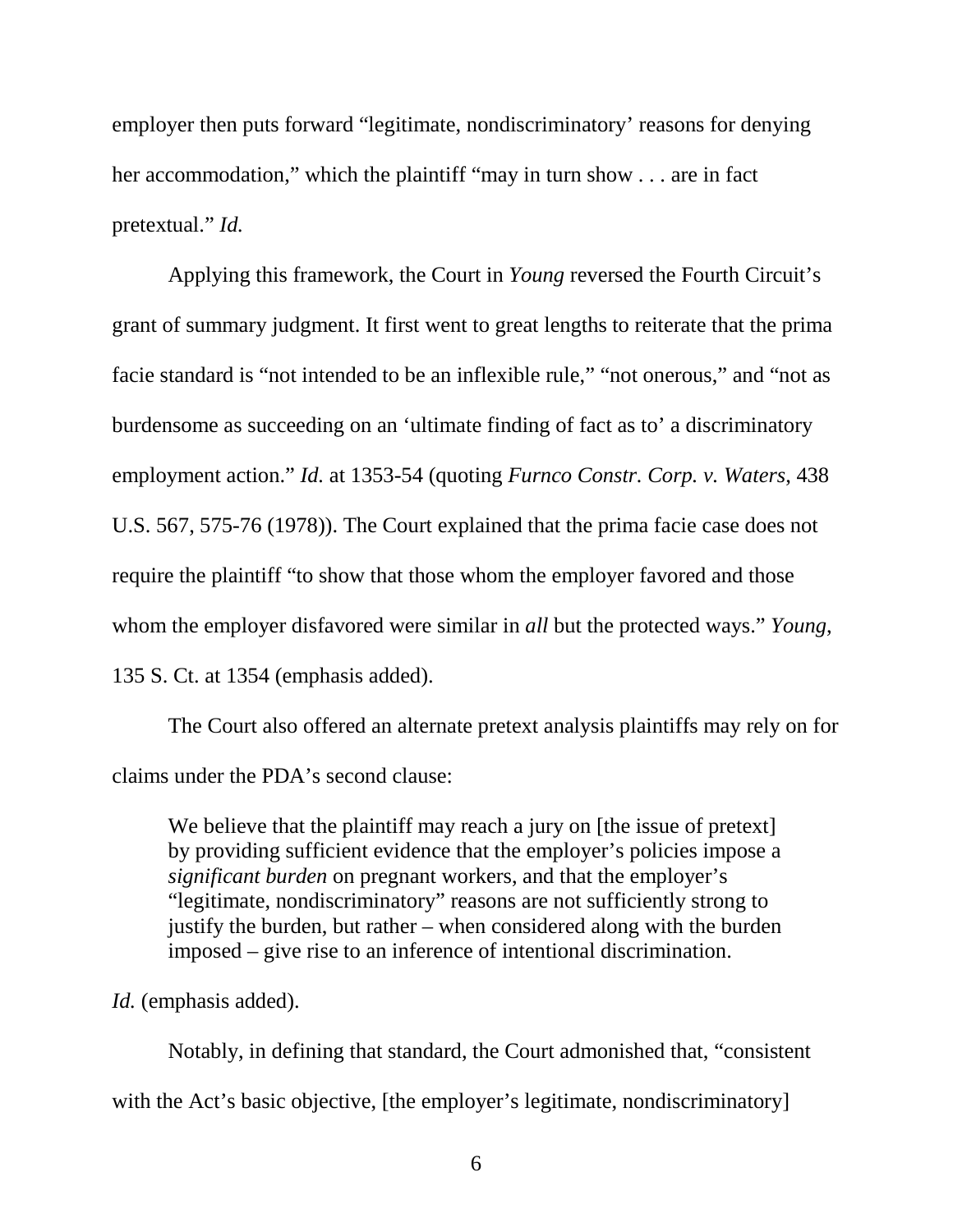reason normally cannot consist simply of a claim that it is more expensive or less convenient to add pregnant women to the category of those ('similar in their ability or inability to work') whom the employer accommodates." *Id.* Rather, the twin touchstones of this inquiry are feasibility and fairness: "[W]hy, when the employer accommodated so many, could it not accommodate pregnant women as well?" *Id.* at 1355.

As discussed further below, the district court misapplied these standards, in contravention of *Young*'s – and the PDA's – letter and spirit, and its decision should be reversed.

#### **II. The District Court Erred by Rejecting Three Categories of Evidence at the Prima Facie Stage from which a Reasonable Factfinder Could Infer Discrimination**

The court below improperly concluded that Luke did not make out a prima facie case of pregnancy discrimination. By relying on an overly rigid interpretation of what proof will satisfy the fourth element – "that the employer did accommodate others similar in their ability or inability to work" – the District Court contravened *Young*. The court disregarded three categories of evidence that, alone and in concert, should have been sufficient to satisfy the prima facie test: (1) Defendant-Appellee's written policies of accommodating ADA-qualifying employees and providing lifting assistance to other workers; (2) accommodations extended to Luke herself prior to her pregnancy; and (3) accommodations extended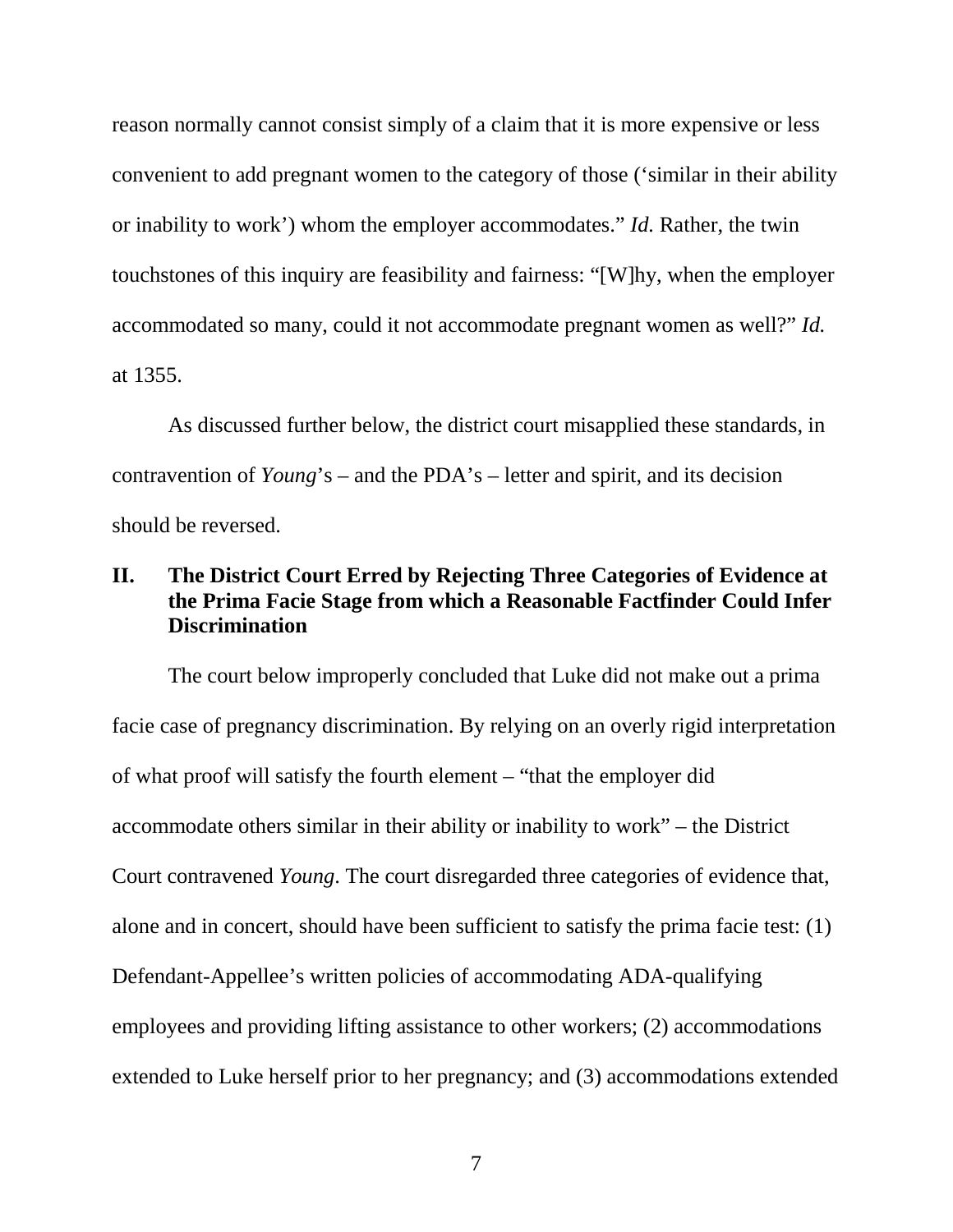to other workers who were pregnant, but whose pregnancies were demonstrably different from Luke's, and thus perceived to be less of a "problem" than hers. *Luke v. CPlace Forest Park SNF*, *LLC*, No. 13-00402-BAJ-EWD, 2016 WL 4247592, at  $*3-*4$  (M.D. La. Aug. 8, [2](#page-14-0)016).<sup>2</sup> Rather than merely consider whether Luke had "offer[ed] evidence *adequate* to create an inference that an employment decision was based on a discriminatory criterion illegal under the Act," *Teamsters v. United States*, 431 U.S. 324, 358 (1977) (emphasis added), the court instead effectively demanded that she "succeed on 'an ultimate finding of fact as to' a discriminatory employment action." *Young*, 135 S. Ct. at 1354 (quoting *Furnco*, 438 U.S. at 576). This holding flouts *Young*'s directive, poses a nearly insuperable bar to liability, and should not stand.

#### **A. An Employer's Refusal to Accommodate a Pregnant Employee While Maintaining a Formal Policy of Accommodating Non-Pregnant Employees Similar in Their Ability or Inability to Work is Evidence from which a Factfinder Could Infer Discrimination, Even in the Absence of Individual Comparators**

The *Young* case itself illustrates that a plaintiff can prevail on a pregnancy discrimination claim by looking to the employer's accommodation *policy* rather than whether, and what, accommodations were granted to *specific individuals*. In *Young*, the Court looked to UPS's policy of providing alternative and light-duty

<span id="page-14-0"></span><sup>&</sup>lt;sup>2</sup> As outlined *supra* and in Luke's brief to this Court, Br. Pl.-Appellant 15-24, it also was error for the District Court not to consider, at the prima facie stage, additional evidence that Defendant-Appellee extended accommodations to non-pregnant employees. Because the nature of this proof is especially fact-specific, however, it is more appropriately addressed by Luke.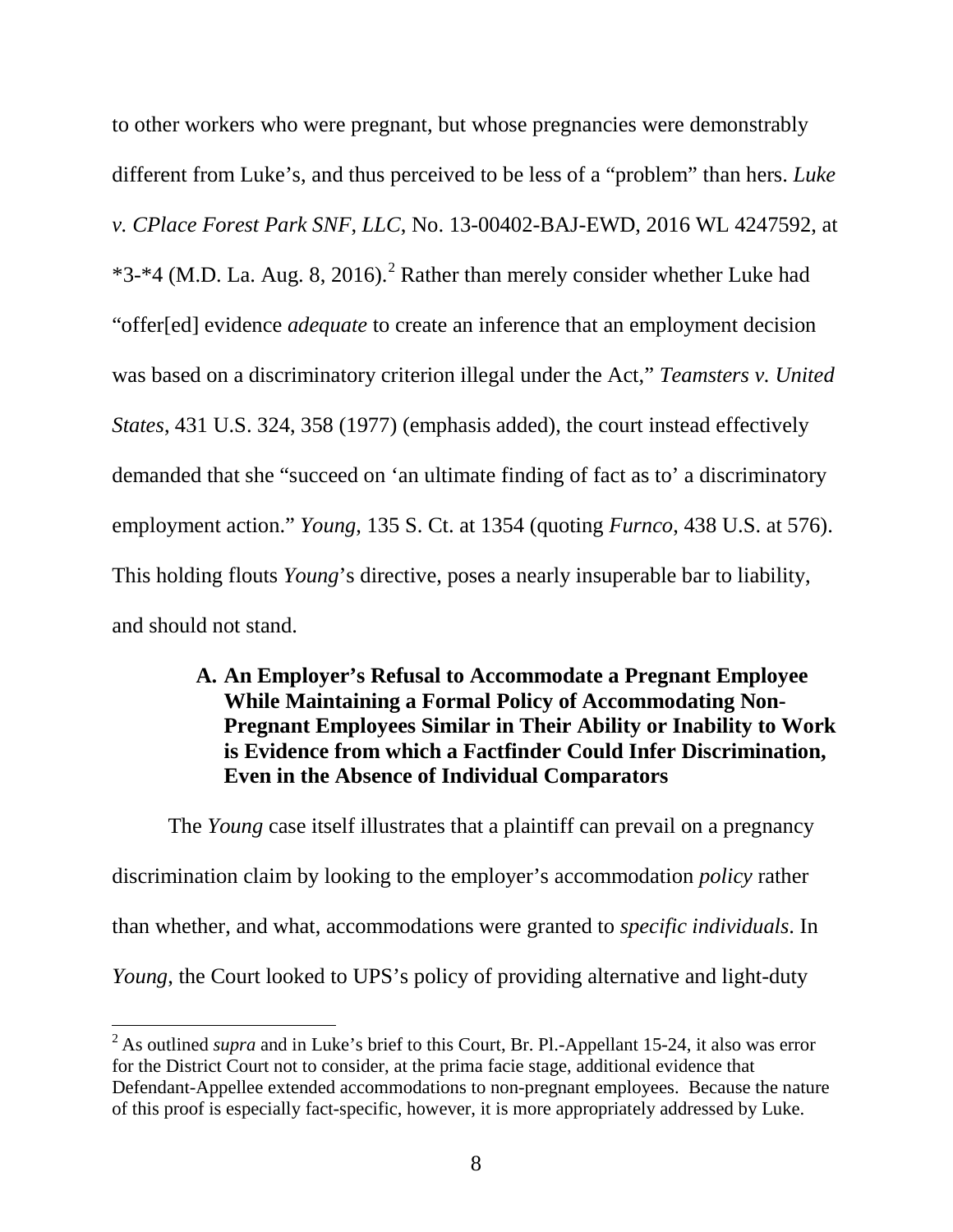assignments to three groups of employees, while denying the same to the plaintiff, and concluded that she had not only satisfied the prima facie test but created a sufficient question of fact as to pretext. *Young*, 135 S. Ct. at 1354-55. In reaching that conclusion, the Court noted the facts of *McDonnell Douglas* itself, where the Court considered statistical evidence to raise an inference of pretext as to the employer's policy. *Id.* at 1355 (citing *McDonnell Douglas Corp. v. Green*, 411 U.S. 792, 804-05 (1973)). Similarly, in one of just two appellate rulings issued since *Young*, the Second Circuit held that the employer's policy of accommodating employees injured on the job, but not pregnant workers, was sufficient to make out a prima facie case. *Legg v. Ulster Cty.*, 820 F.3d 68, 74 (2d Cir. 2016).

Here, Luke presented analogous evidence, but the court below did not consider it. She pointed to Appellee's written policy of making accommodations as required by the ADA and local law, and further, to Appellee's written policy that not only *afforded* lifting assistance to non-pregnant employees– but also *instructed*  workers to seek such assistance, which Appellee in fact *provided* on many occasions. Br. Pl.-Appellant 13; Mem. Supp. Pl.'s Mot. Summ. J. 8-9, 14; Pl.'s Mem. Opp'n Def.'s Renewed Mot. Summ. J. 4; Pl.'s Suppl. Mem. Opp'n Def.'s Renewed Mot. Summ. J. 5. By disregarding this evidence, *Luke,* 2016 WL 4247592, at \*2 n.3, \*3, the District Court improperly turned the non-onerous prima facie standard into an insurmountable burden.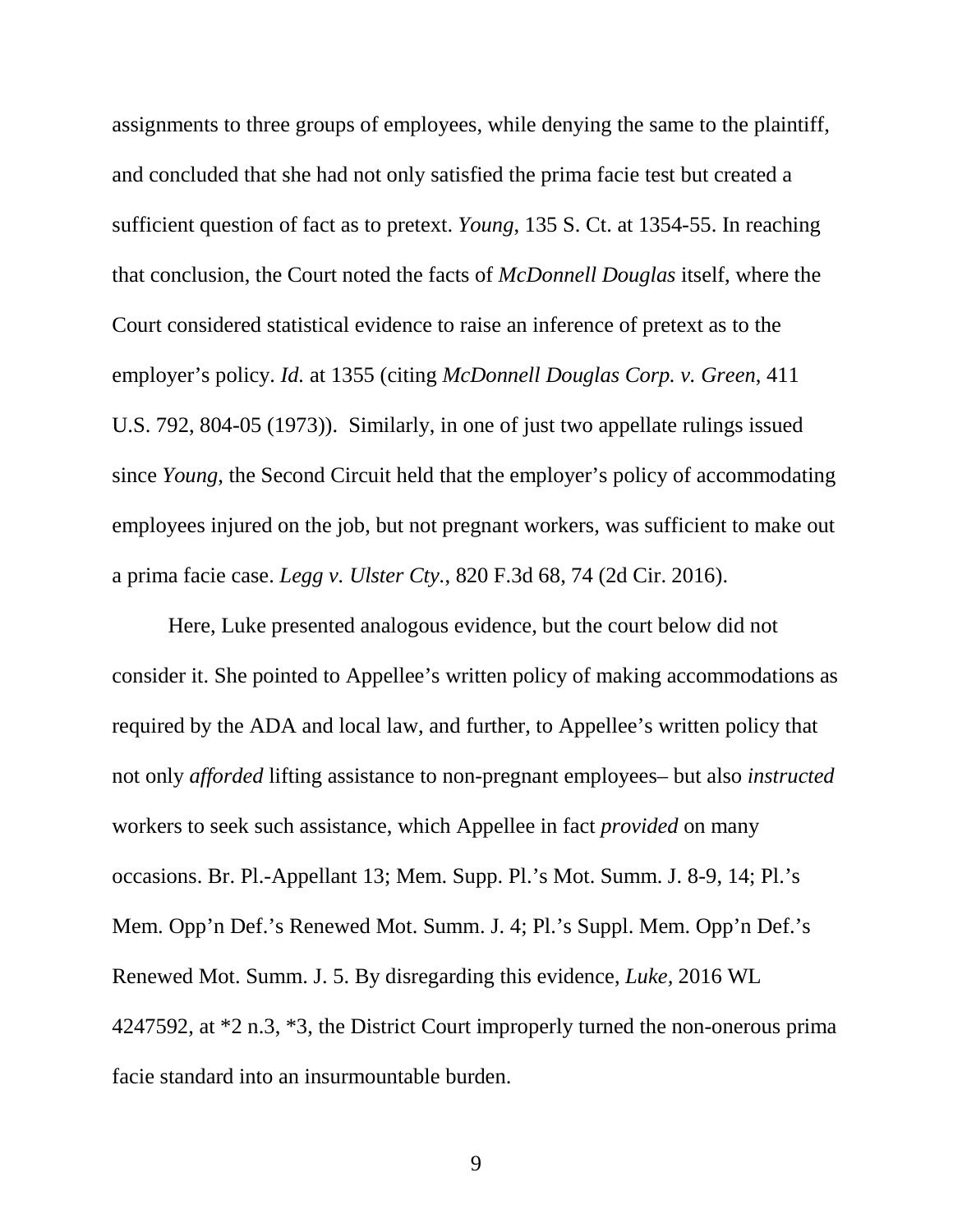#### **B. An Employer's Differential Treatment of an Employee Before and After Her Pregnancy is Evidence from which a Factfinder Could Infer Discrimination**

The District Court also erred in disregarding Luke's evidence that she personally received lifting assistance before she became pregnant, but was refused the same assistance after she became pregnant. The District Court held that such evidence was immaterial to the prima facie case because she had to show that "'light duty' was an accommodation that Defendant afforded to *others* similar in their ability or inability to work." *Luke,* 2016 WL 4247592, at \*3 (emphasis in original). Unlike the defining features of other protected classes under Title VII such as race or national origin, however, pregnancy is temporary in nature. Contrary to the lower court's conclusion, therefore, comparing an employee before and during a pregnancy – or after a pregnancy, for that matter – may provide strong evidence from which a factfinder could infer discrimination and, therefore it is sufficient to make out a prima facie case.

For example, in *Calabro v. Westchester BMW, Inc.*, 398 F. Supp. 2d 281, 285 (S.D.N.Y. 2005), the court considered the PDA claim brought by a car saleswoman who was fired shortly after her pregnancy was disclosed. In rejecting the employer's contention that the plaintiff could not satisfy the "qualified" prong of the prima facie case because she temporarily could not drive (due to suspension of her driver's license), the court observed that, prior to her pregnancy, plaintiff's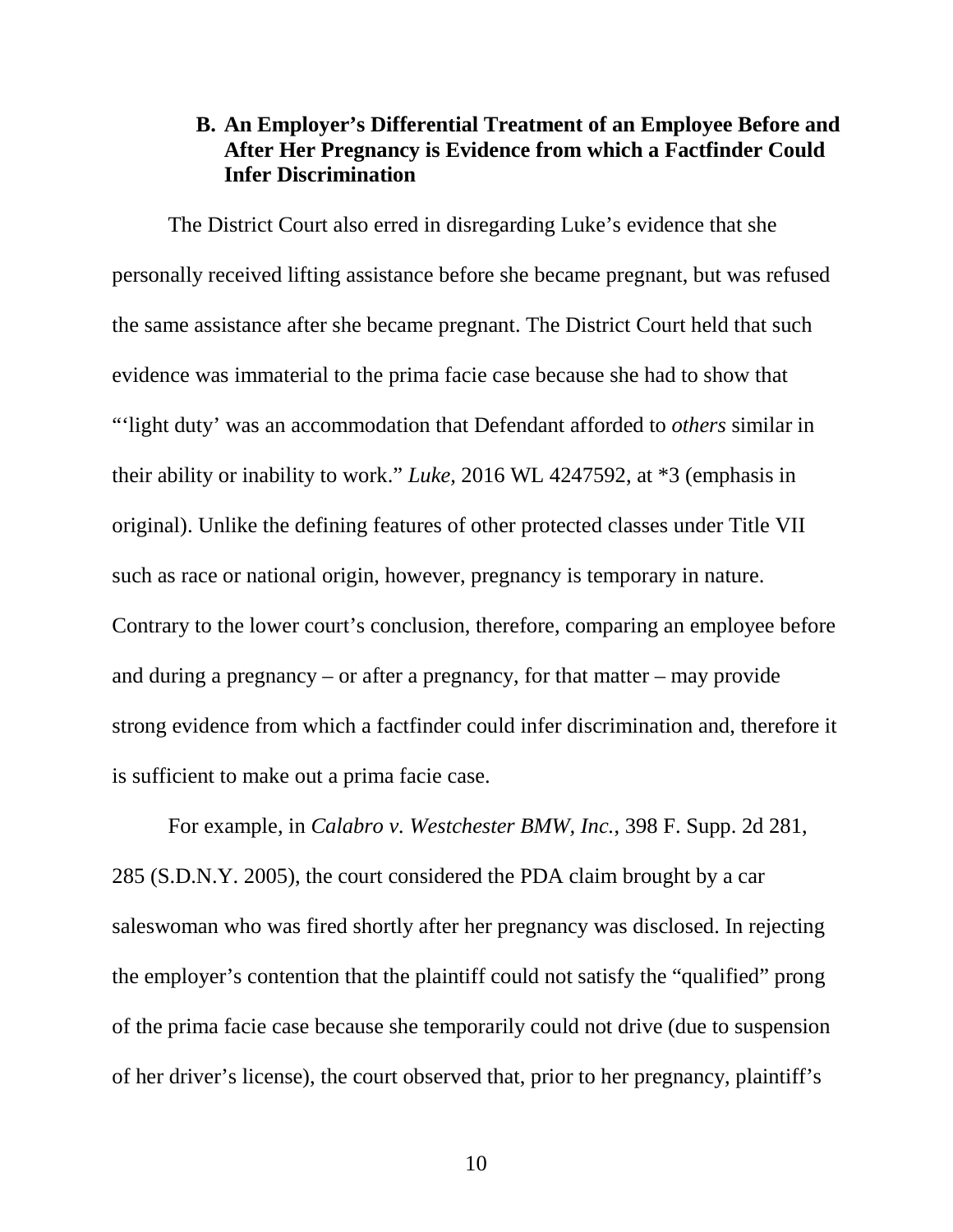inability to drive a manual transmission car had not resulted in any discipline. *Id.* at 290; *see also Hitchcock v. Angel Corps, Inc.,* 718 F.3d 733, 742 (7th Cir. 2013) (treating an employee "significantly *differently*—and in a manner that a reasonable jury could find deviated anomalously from standard practice—*after* the supervisor learned of her pregnancy" is evidence of an employer's discriminatory animus) (emphasis in original); *Martin v. Canon Bus. Solutions, Inc.*, No. 11-cv-02565- WJM-KMT, 2013 WL 11132134 (D. Colo. Sept. 9, 2013) (evidence that plaintiff received multiple awards as salesperson before announcing pregnancy, but began receiving negative reviews days afterward, is evidence of pretext); *Hunter v. Mobis Alabama, LLC.,* 559 F. Supp. 2d 1247, 1257-58 (M.D. Ala. 2008) (evidence that employer did not "care about" attendance policy until plaintiff became pregnant supported plaintiff's prima facie case even in the absence of comparator evidence).

A comparison between how the same employee is treated before and during a pregnancy, far from being irrelevant, is actually distinctly useful in determining whether that protected trait motivated the employer's adverse action. It offers highly probative evidence that the differential treatment is due to the one changed circumstance: the employee's pregnancy. The District Court improperly disregarded such evidence here.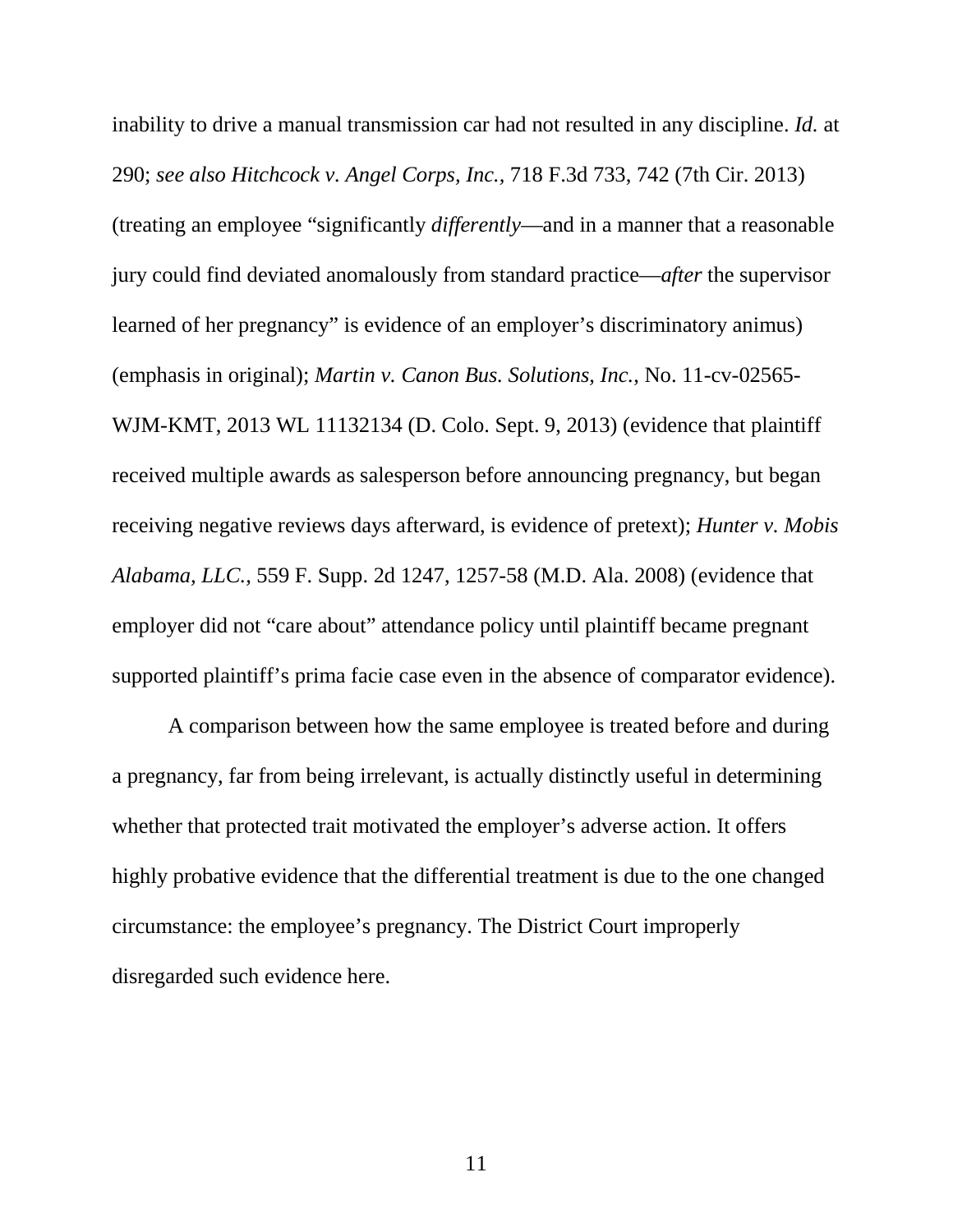#### **C. An Employer's Practice of Providing Lifting Assistance to Some Pregnant Workers While Denying the Same Assistance to Pregnant Workers with Known Medical Conditions is Evidence from which a Factfinder Could Infer Discrimination**

The District Court rejected out of hand Luke's evidence that pregnant coworkers who did not have documented pregnancy-related medical conditions or restrictions were given lifting assistance while she was not. It claimed that this evidence was immaterial because those workers are not "*outside* of [her] protected class." *Luke*, 2016 WL 4247592, at \*3 (emphasis in original). This was error.

This Court has previously recognized that adhering to a strict rule limiting comparators to those outside the protected class is not always appropriate, as it may not capture the complexities of discriminatory animus. *Nieto v. L&H Packing Co.*, 108 F.3d 621, 624 n.7 (5th Cir. 1997) (quoting *Hornsby v. Conoco, Inc.*, 777 F.2d 243, 246-47 (5th Cir. 1985)). *Accord Browning v. Sw. Research Inst.*, No. 07- 50434, 2008 WL 3009894, at \*4 n.5 (5th Cir. Aug. 5 2008); *Byrd v. Roadway Express, Inc.*, 687 F.2d 85, 86 (5th Cir. 1982) ("no single formulation of the prima facie evidence test may fairly be expected to capture the many guises in which discrimination may appear"). *Cf. Brown v. Henderson*, 257 F.3d 246, 252-53 (2d Cir. 2001) ("[D]iscrimination against one employee cannot be cured, or disproven, solely by favorable, or equitable, treatment of other employees of the same race or sex") (citing *Connecticut v. Teal*, 457 U.S. 440, 455 (1982)).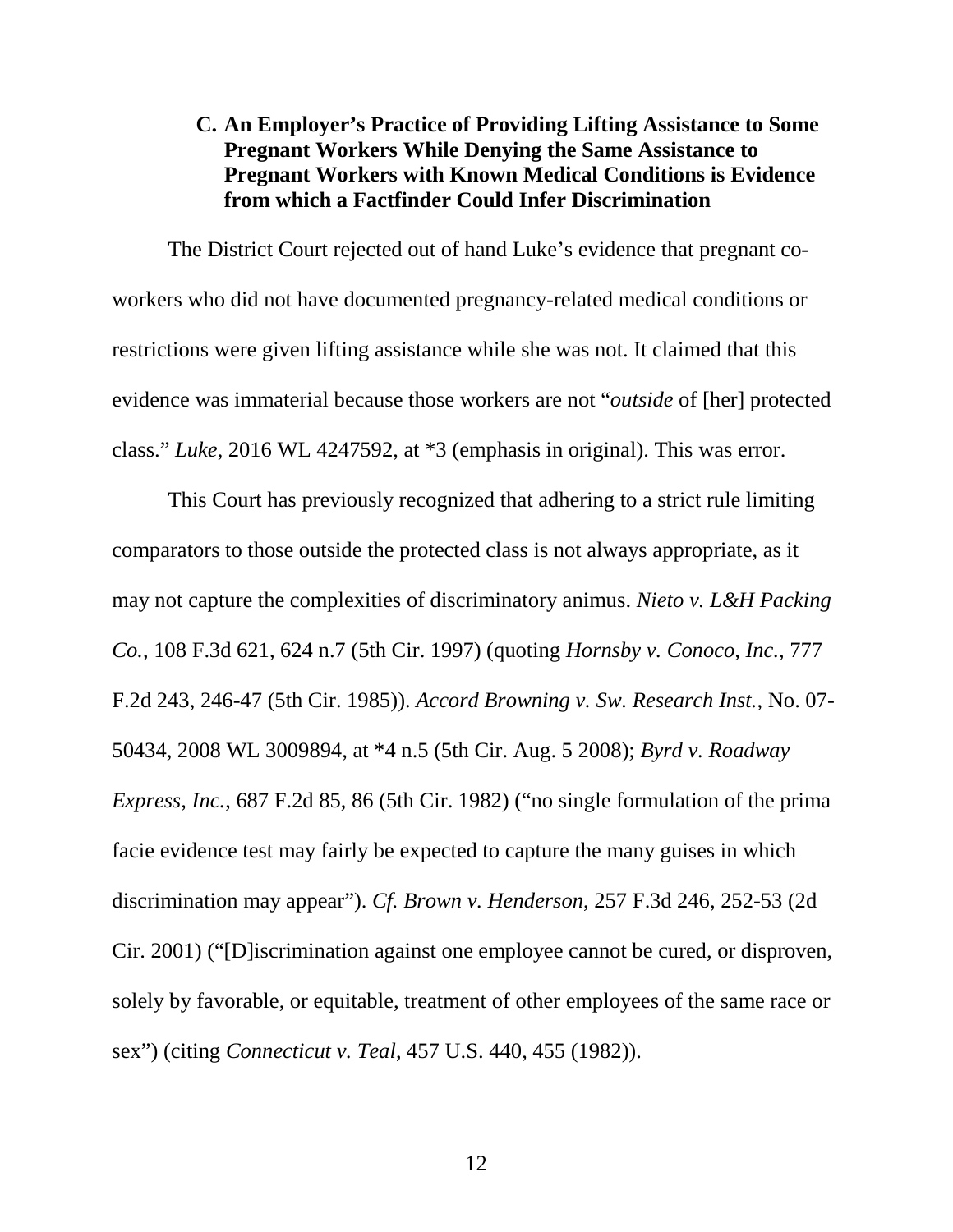In the context of pregnancy, social science has confirmed that stereotypes and biases concerning pregnant – and later, parenting – workers are entrenched, and complex. This Court has found evidence that an employer "harbor[s] a stereotypical presumption about [an employee's] ability to fulfill job duties as a result of her pregnancy," *Laxton v. Gap*, 333 F.3d 572, 584 (5th Cir. 2003), to be probative of bias: "Discriminatory animus can be inferred from [an employer's] willingness to assume the worst." *Id.*

Because pregnancy by its nature is individualized and evolving in a way that most other protected traits are not, pregnant women are particularly susceptible to differential treatment within the class. For example, if an employer were shown regularly to retain pregnant workers in their first and second trimesters, but regularly to fire workers once they reached their third, there would be no question that the workers fired in their third trimester would have a proper claim of pregnancy discrimination despite the earlier favorable treatment.

Similarly, a pregnant worker with complications who is treated adversely because of stereotypical presumptions about her ability to work experiences discrimination even if other women with "easy" or "normal" pregnancies are treated well. In *Deneen v. Northwest Airlines, Inc.,* 132 F.3d 431, 437 (8th Cir. 1998), the Eighth Circuit found in favor of an airline customer service representative who was forced on leave after her doctor imposed a lifting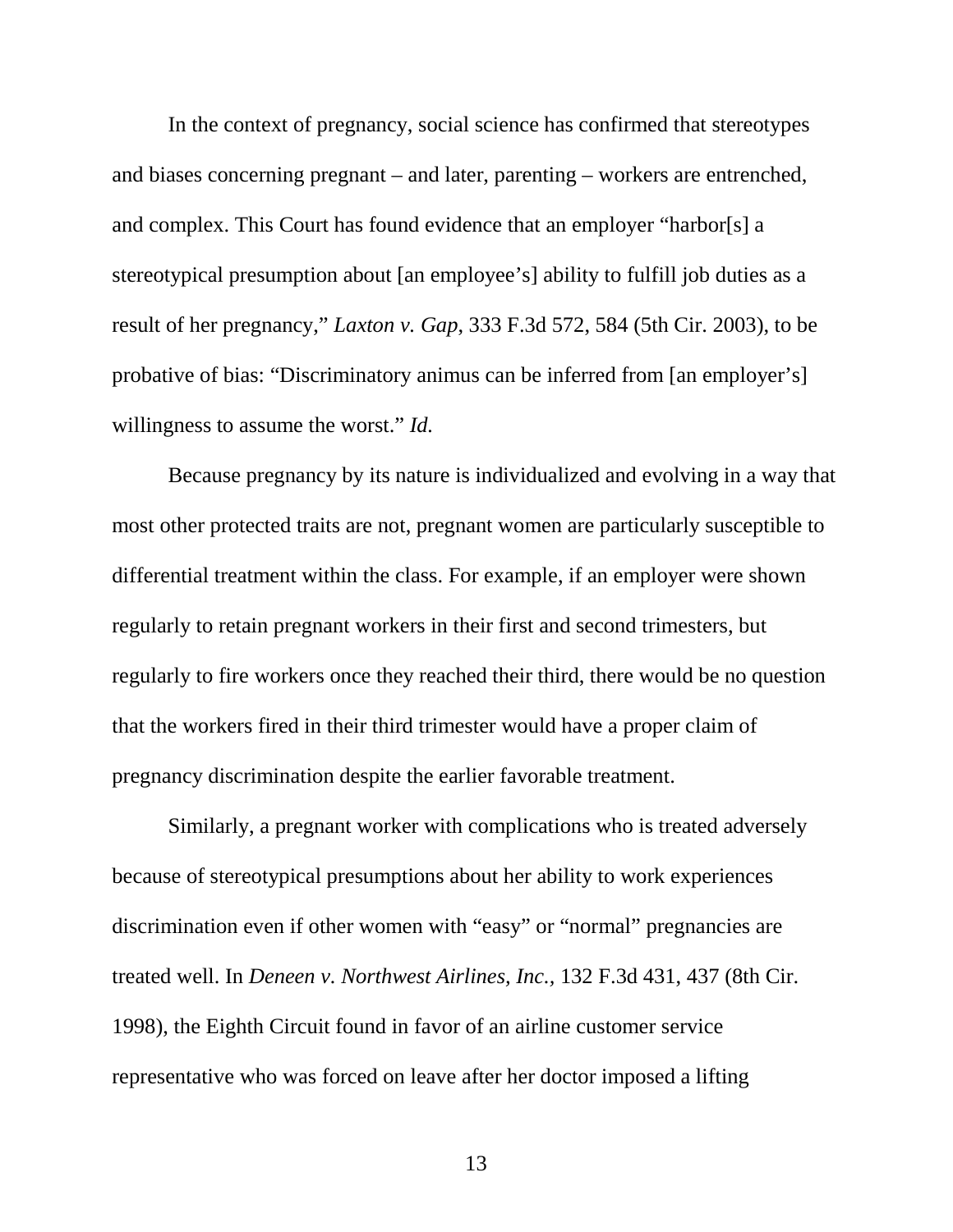restriction during the pregnancy. While the airline had deemed its lifting requirement to be an insurmountable barrier to the plaintiff's continuing to work after it learned that she was suffering "pregnancy complications," it had permitted the plaintiff's pregnant co-workers to continue working. *Id.* at 437. The court found the distinction to be "circumstantial evidence also indicating a discriminatory animus on the basis of [plaintiff's] pregnancy related condition." *Id. Accord Laxton*, 333 F.3d at 583-84. *See also Chadwick v. WellPoint, Inc.,* 561 F.3d 38, 42 n.4 (1st Cir. 2009) (in Title VII case brought by mother of four children – including 6-year-old triplets – where evidence showed decisionmakers held stereotyped views about mothers of small children, inference of animus not lessened by fact that successful candidate was mother of two children, aged 9 and 14; "[T]he stereotype that [plaintiff] complains of would arguably be more strongly held as to a mother of four children, three of whom were only six years old, than as to a mother of two older children.").

In this case, Luke presented evidence that while other pregnant workers were provided assistance with lifting, she was forced on to leave, and eventually fired, for requesting similar help. Br. Pl.-Appellant 6-7; Pl.'s Separate Statement of Material Facts Supp. Renewed Mot. Summ. J. ¶¶ 4, 11-12; Pl.'s Suppl. Mem. Opp'n Def.'s Renewed Mot. Summ. J. 3-8. The summary judgment record contained evidence that Luke had a pregnancy-related medical condition, was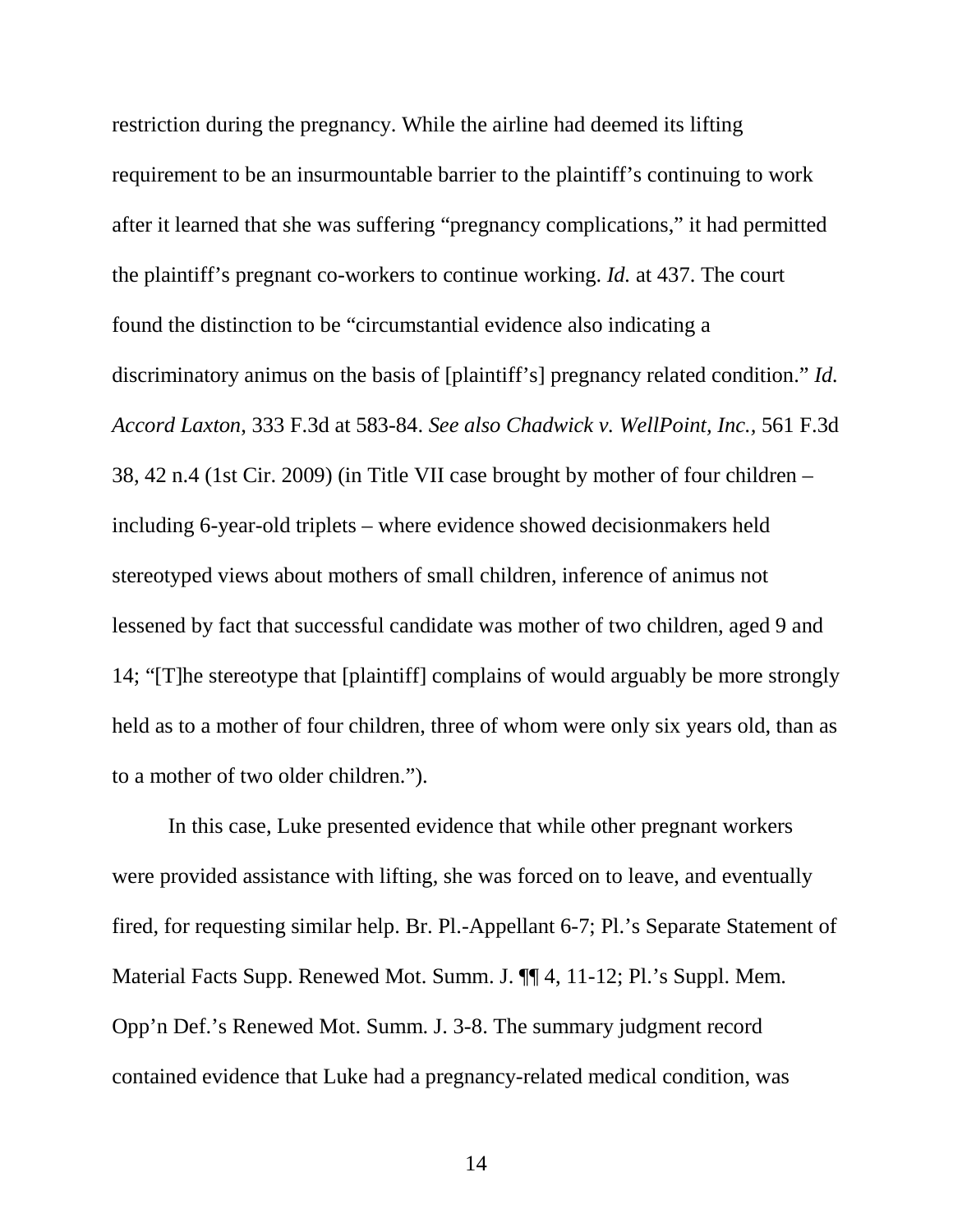pregnant with twins, and had medical documentation of her lifting restriction, whereas the others did not. Decl. Rachael Carcamo 7-9, 21; Pl.'s Suppl. Mem. Opp'n Def.'s Renewed Mot. Summ. J. 3-8. Based on this evidence, a reasonable factfinder could find that Appellee refused to accommodate Luke because of negative assumptions about her fitness to work that were based on the nature of her pregnancy and related medical conditions. That Appellee extended such accommodations to Luke's pregnant co-workers who, in contrast, were perceived as having "normal" pregnancies, did not preclude such a conclusion. Indeed, it is further evidence of bias against Luke.

#### **III. The Lower Court Erred in Finding That** *Young* **Obligates the Employer to Consider Only the Specific Accommodation Proposed by the Plaintiff**

The district court found that Luke failed to make out a prima facie case because the only accommodation she sought was "light duty," and she could not, in the court's estimation, show that any coworkers "similar in their ability or inability to work" were afforded light duty at the time of her request. In reaching that conclusion, the court noted Luke's contention that "her 'failure to accommodate claim is broader' than the 'light duty' accommodation that she sought," in that "[she] believes that she could have continued to work as a CNA throughout her pregnancy if she had been afforded increased 'lifting assistance and mechanical lifts.'" *Luke*, 2016 WL 4247592, at \*3 (quoting Br. Opp. Summ. J., at 3, 4-6). Put differently, Luke argued that in addition to assigning her to an alternative position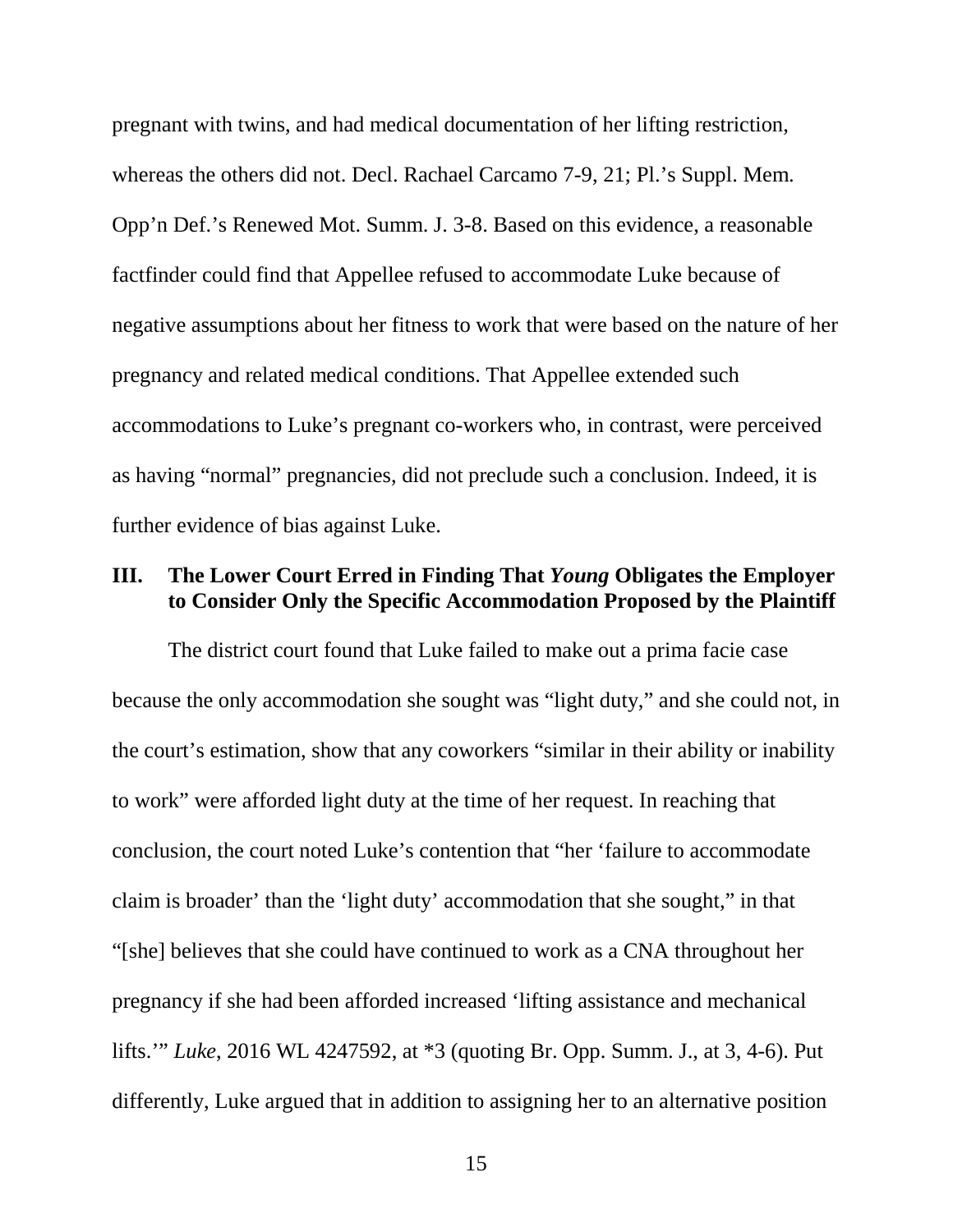that did not require heavy lifting, Appellee also could have allowed her to continue working as a CNA but simply provided assistance with lifting – an accommodation that, as discussed *supra*, she noted had been extended to other workers (including Luke herself).

The court rejected this argument, finding that "[i]t is self-evident that where, as here, Plaintiff sought a specific accommodation, *her PDA claim is limited to Defendant's denial thereof." Id.* at \*[3](#page-22-0) (emphasis added).<sup>3</sup>

This conclusion is doubly flawed. First, it puts responsibility for identifying a reasonable accommodation solely on the pregnant employee, while absolving the employer of any obligation to engage in a dialogue aimed at finding an *alternative*  solution if her proposed accommodation is not workable. This standard gives employers not just a green light but also an incentive to "hide the ball" when it comes to accommodating pregnancy, thus posing a "significant burden" as defined by *Young*. Second, without having engaged in a dialogue with the pregnant worker about any other potential accommodations, the employer's stated legitimate, nondiscriminatory reason for denying her accommodation is not "sufficiently strong" under *Young* to avoid an inference of pretext.<sup>[4](#page-22-1)</sup>

<span id="page-22-0"></span> $3$  The court went on to give a cursory review of Luke's evidence that other workers were allowed reprieves from heavy lifting before deeming it insufficient to satisfy the fourth prong of the prima facie case.  $Id$ . at  $*3$  n.6.

<span id="page-22-1"></span>Although the court's decision occurred at the prima facie stage of the case, while the "significant burden" and "sufficiently strong" inquiries occur during the pretext phase, the court's unequivocal statement – "where, as here, Plaintiff sought a specific accommodation, *her*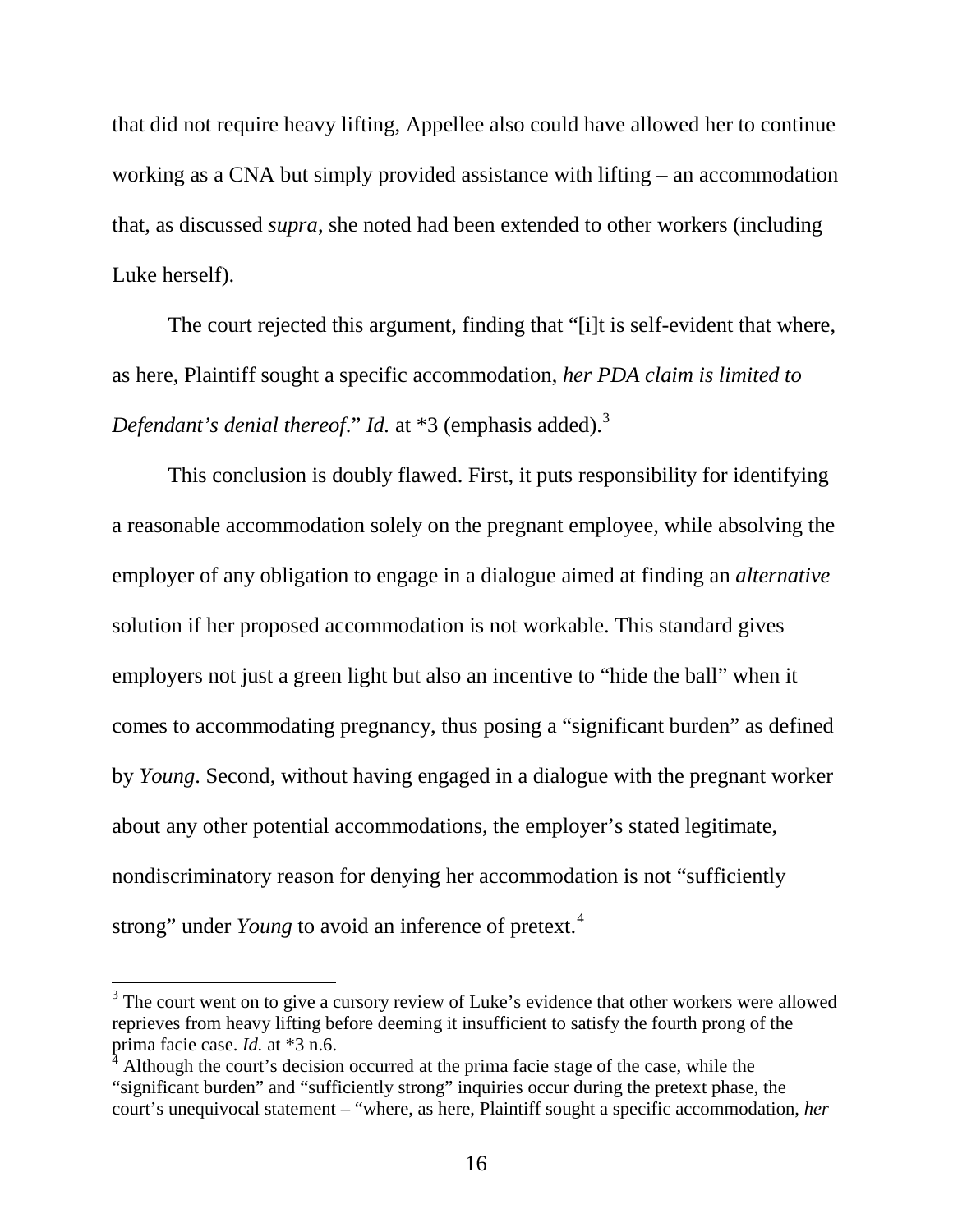#### **A. Absolving the Employer of the Obligation to Engage in Dialogue About Potential Accommodations Places a Significant Burden on the Pregnant Worker**

As noted above, in *Young*, the Supreme Court adopted a new framework that plaintiffs may use to show pretext for failure-to-accommodate claims that considers whether the employer's policies impose a *significant burden* on pregnant workers, and whether the employer's "legitimate, nondiscriminatory" reasons are not sufficiently strong to justify the burden. *Young*, 135 S. Ct. at 1354 (emphasis added). The Court did not define "significant burden," but it provided one example of proof that would create a genuine issue of fact: "[E]vidence that the employer accommodates a large percentage of non-pregnant workers while failing to accommodate a large percentage of pregnant workers." *Id*. [5](#page-23-0)

According to the district court, when a pregnant worker informs her employer of her need for accommodation, the employer need only passively receive her proposed solution, then grant or veto it. And in the case of a veto, even if the employer *knows* of another potential accommodation that would meet the

 $\overline{\phantom{a}}$ 

<span id="page-23-0"></span>*PDA claim is limited* to Defendant's denial thereof" – improperly and artificially excludes relevant evidence not only from the prima facie inquiry but, ultimately, the entire analysis as to liability. In so doing, the court places on PDA plaintiffs the same burden of persuasion as other discrimination plaintiffs without the benefit of access to the full range of proof as to pretext. <sup>5</sup> In the one published decision since *Young* that has addressed the "significant burden" standard, *Legg*, 820 F.3d at 70, the Second Circuit reversed judgment for the defendant Department of Corrections that denied a pregnant corrections officer's request for light duty. Because the county's denial resulted in the officer being forced onto unpaid leave, the court concluded that sufficient questions of fact existed as to the "significant burden" inquiry to warrant a trial. *Id.* at 75-77.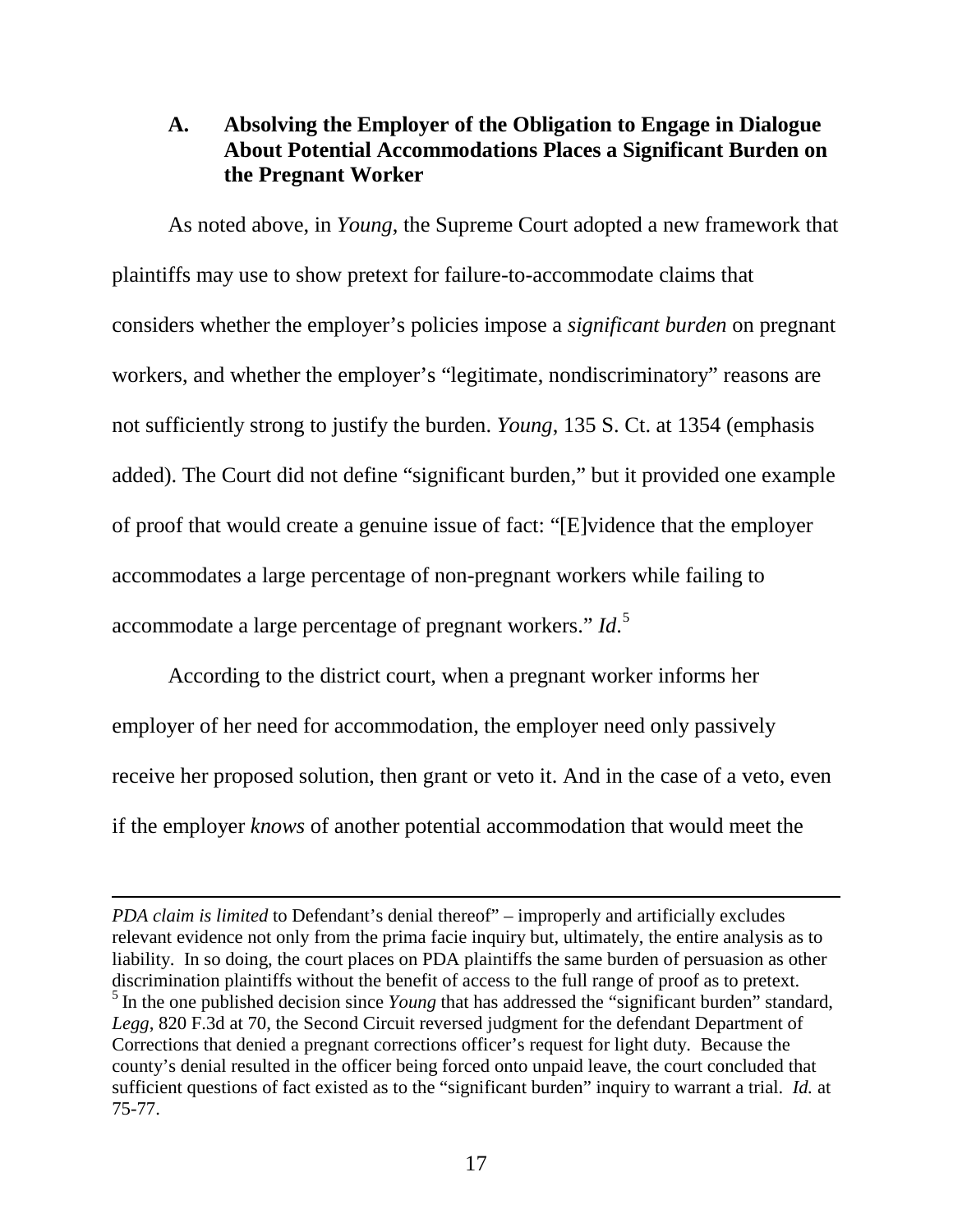employee's medical needs, the employer has no obligation to disclose it. Under the district court's framing, because the pregnant worker never asked for the particular accommodation that might have served both her and her employer's needs, her PDA claim is barred.

This one-sided guessing game contrasts starkly with the cooperative dialogue between employer and employee that the Supreme Court has long required to avoid escalation of conflicts – in myriad contexts, under a wide variety of statutory schemes. *See*, *e.g.*, accommodating religious practice under Title VII, *EEOC v. Abercrombie & Fitch Stores, Inc.*, 135 S. Ct. 2028, 2033 (2015); insulating workers from retaliation for engaging in protected activity under the Fair Labor Standards Act, *Kasten v. Saint-Gobain Performance Plastics Corp.*, 563 U.S. 1, 17 (2011); insulating workers from retaliation for engaging in protected activity under Title VII, *Burlington N. & Santa Fe Railway Co. v. White*, 548 U.S. 53, 68 (2006); encouraging employers to adopt preventive and remedial sexual harassment policies, *Burlington Indus. v. Ellerth*, 524 U.S. 742, 765 (1998) *and Faragher v. City of Boca Raton*, 524 U.S. 775, 780 (1998). This Court has recognized a similar obligation applies to employers covered by the Family and Medical Leave Act ("FMLA"), requiring them to inform a qualifying employee of her right to job-protected leave, *see Manuel v. Westlake Polymers Corp.*, 66 F.3d 758, 763 (5th Cir. 1995) ("We reject the contention that the FMLA requires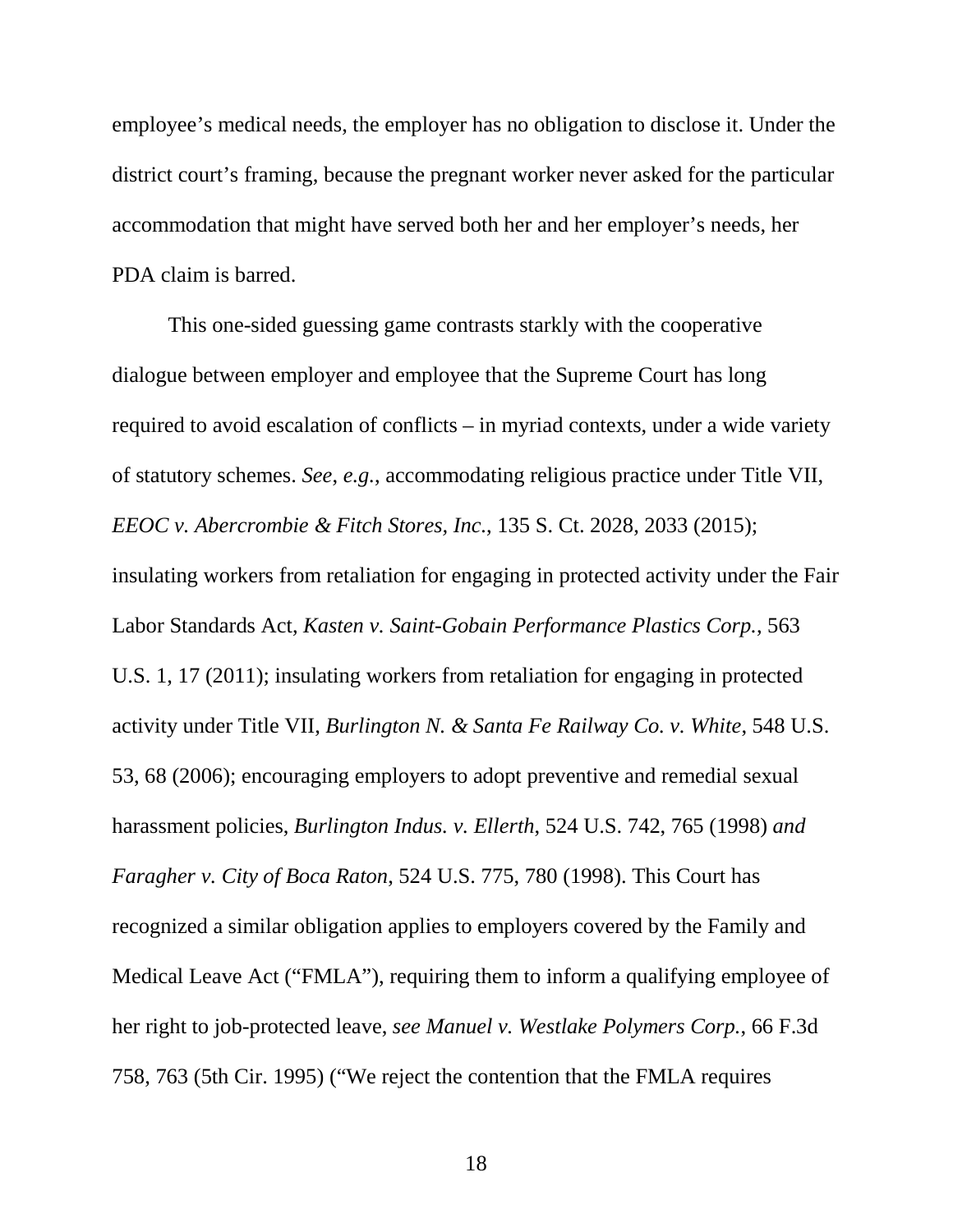employees not only to invoke the statute's protection by name, but to refer to the specific subparagraph of the FMLA under which they claim protection. These are workers, not lawyers.").<sup>[6](#page-25-0)</sup>

The most analogous context, of course, is the ADA, under which the employer is required to engage in an "interactive process" with qualifying workers needing accommodation.[7](#page-25-1) *See EEOC v. Chevron Phillips Chem. Co., LP*, 570 F.3d 606, 621 (5th Cir. 2009) (once an employee's need for accommodation under the ADA is "known" to the employer, it then is obligated to commence an "interactive process" – a "meaningful dialogue with the employee to find the best means of accommodating that disability") (citing *Tobin v. Liberty Mut. Ins. Co.*, 433 F.3d 100, 108 (1st Cir. 2005). *See also Cutrera v. Bd. of Supervisors of La. State Univ.*, 429 F.3d 108, 113 (5th Cir. 2005) ("An employer may not stymie the interactive

<span id="page-25-0"></span><sup>&</sup>lt;sup>6</sup> The court went on to observe that facilitating employees' access to their FMLA rights

is based on the same principle as the child labor laws, the minimum wage, Social Security, the safety and health laws, the pension and welfare benefit laws, and other labor laws that establish minimum standards for employment." S. Rep. No. 3 at 4, *reprinted in* 1993 U.S.C.C.A.N. 3, 6–7. Significantly, none of these other federal labor laws granting benefits to employees requires those employees to refer to the specific statute, much less the specific statutory subsection, in order to avail themselves of its benefits.

<span id="page-25-1"></span><sup>66</sup> F.3d at 763.<br><sup>7</sup> That the interactive process arises pursuant to a different statutory scheme does not preclude its application in the PDA context. In fact, in *Young*, the Supreme Court characterized ADAqualifying workers, as well as the other two categories of workers to whom UPS granted modified duty, as having "situation[s] [that] cannot reasonably be distinguished from Young's." *Young*, 135 S. Ct. at 1355.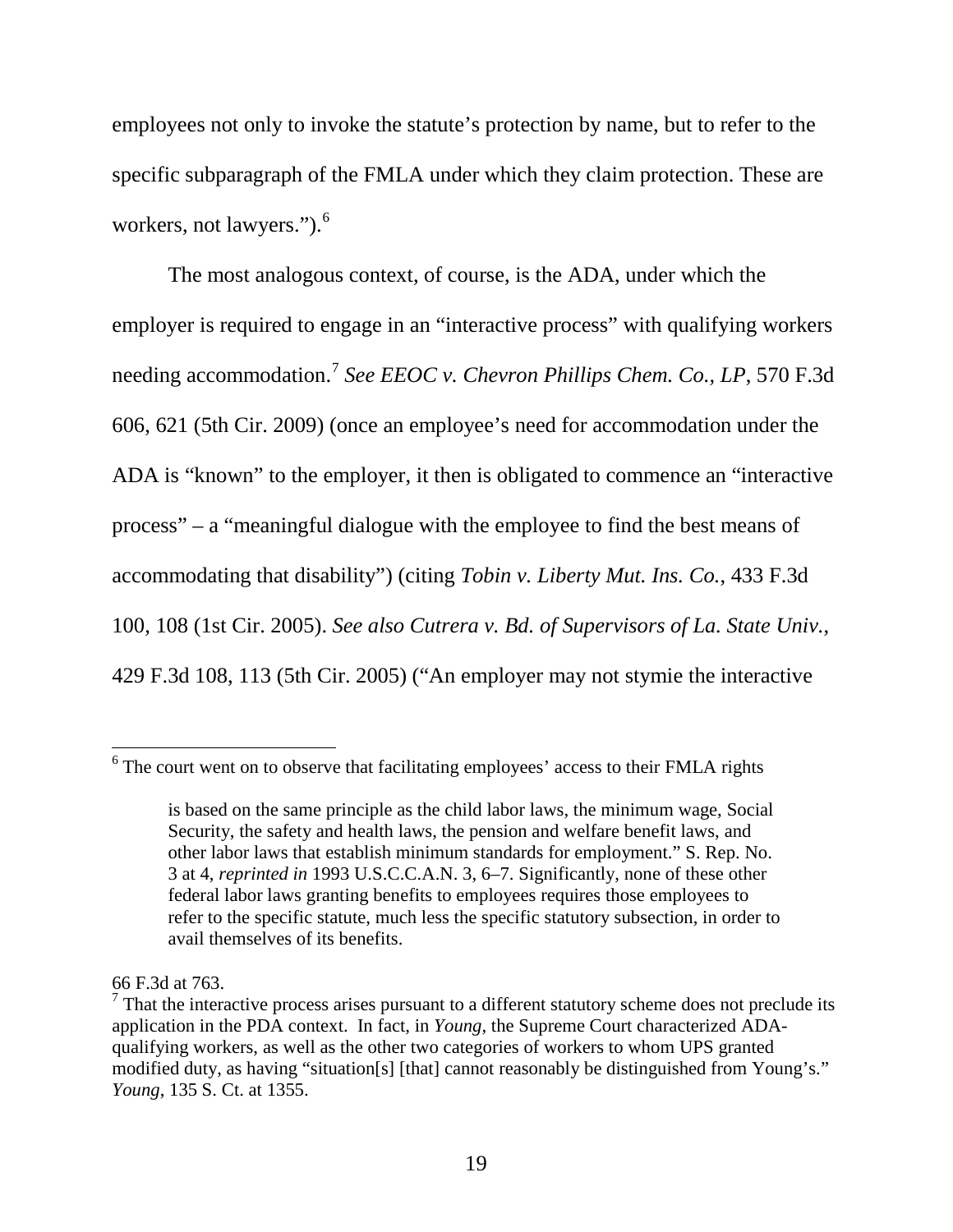process of identifying a reasonable accommodation for an employee's disability by preemptively terminating the employee before an accommodation can be considered or recommended.").

Indeed, *Chevron Phillips* is especially illustrative here. In that case, a female employee with Chronic Fatigue Syndrome ("CFS") presented her supervisor with two consecutive doctor's notes proposing different accommodations – first, reassigning her to a job location closer to home (so that she could avoid driving long distances while fatigued) or alternatively, retaining her at her current job location but allowing her to alternate between tasks and take more frequent breaks. 570 F.3d at 610-11. Her supervisor responded to the first note by stating, "No. We just can't take this. This isn't going to work," while he said nothing in response to the second note. *Id.* Ultimately, the employee was fired. *Id.* at 612.

The court, reversing the district court's summary judgment order, ruled that whether the company ("CPChem") engaged in the interactive process was a question for the jury:

[As to the first note, a] jury . . . reasonably could find that, since CPChem knew that [the plaintiff] had required medical leave due to her CFS, it knew that the release related to this condition, and that she therefore had adequately communicated the nature of her condition and her requested accommodations. *Further, [the employee] was not required to come up with the solution (i.e., a CPChem location closer to home) on her own.* Under the ADA, once the employee presents a request for an accommodation, the employer is required to engage in the interactive process so that *together* they can determine what reasonable accommodations might be available.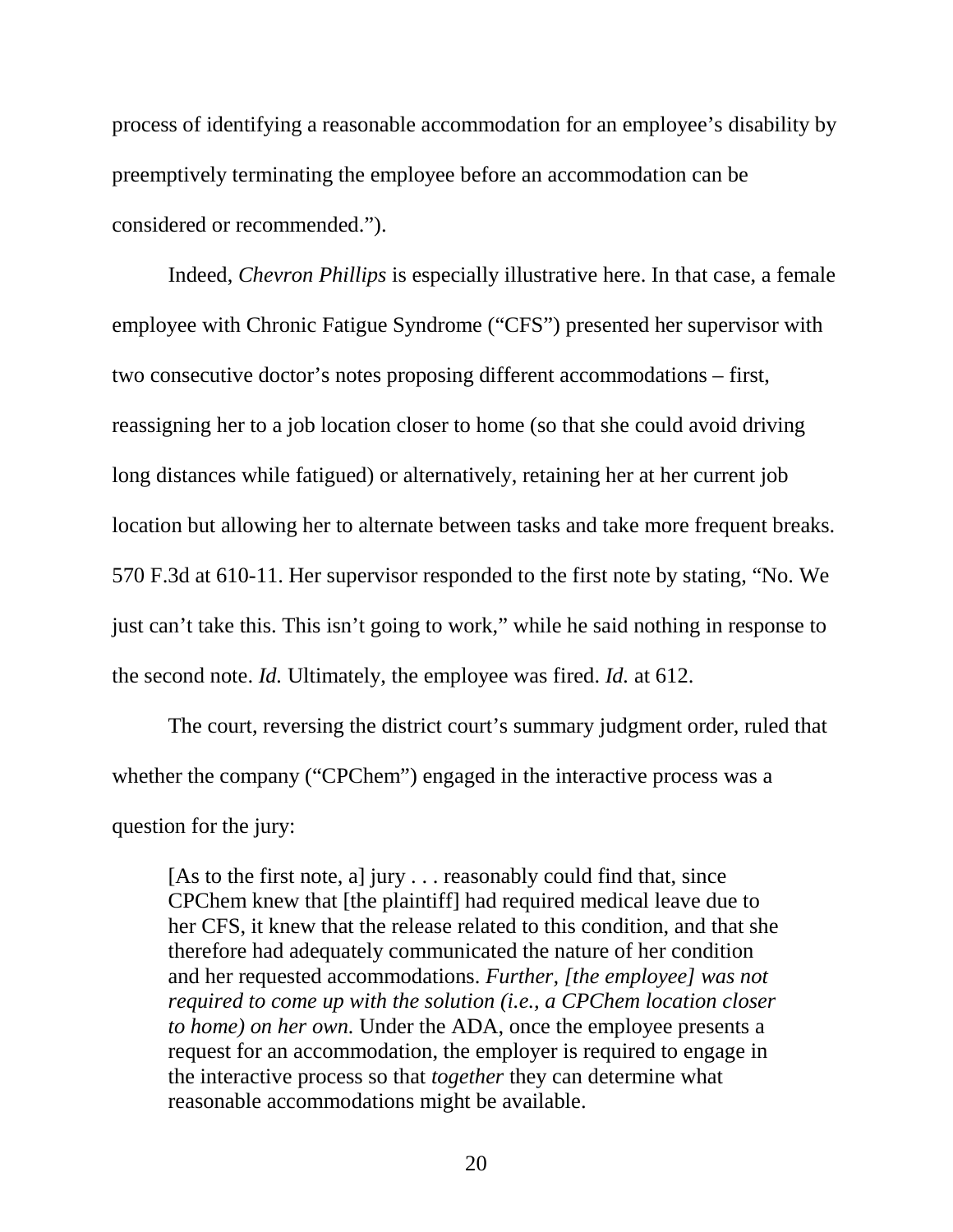570 F.3d at 621 (citing *Cutrera*, 429 F.3d at 113) (emphasis added). As to the second note submitted by the plaintiff, this Court found that the employer's silence upon receiving it similarly failed the interactive process requirement. *Id.*

Requiring employers to collaborate with employees to identify solutions to a wide array of thorny workplace issues – including but not limited to potential accommodations of physical impairment – while excusing them from such collaboration when it comes to a pregnant worker's proposals is precisely the sort of *sui generis* disadvantage that the PDA is intended to remedy. The practical implications are obvious: regardless of how new to the workplace the employee is, or how familiar with the employer's past and present accommodations of other workers presenting a range of impairments, the pregnant worker alone is charged with identifying all of the potential accommodations that her employer reasonably could provide in order to mitigate her physical limitations. An employee is far less likely than her employer to possess the information necessary to identify a mutually-agreeable solution. She therefore is far more likely than her similarlysituated peers to have to stop working altogether, as occurred with Luke here. *See Legg*, 820 F.3d at 76 (finding plaintiff prison guard's being forced on leave by employer's policy of granting light duty only for occupational injuries posed "significant burden").

Given the well-settled standard in multiple legal contexts that demands a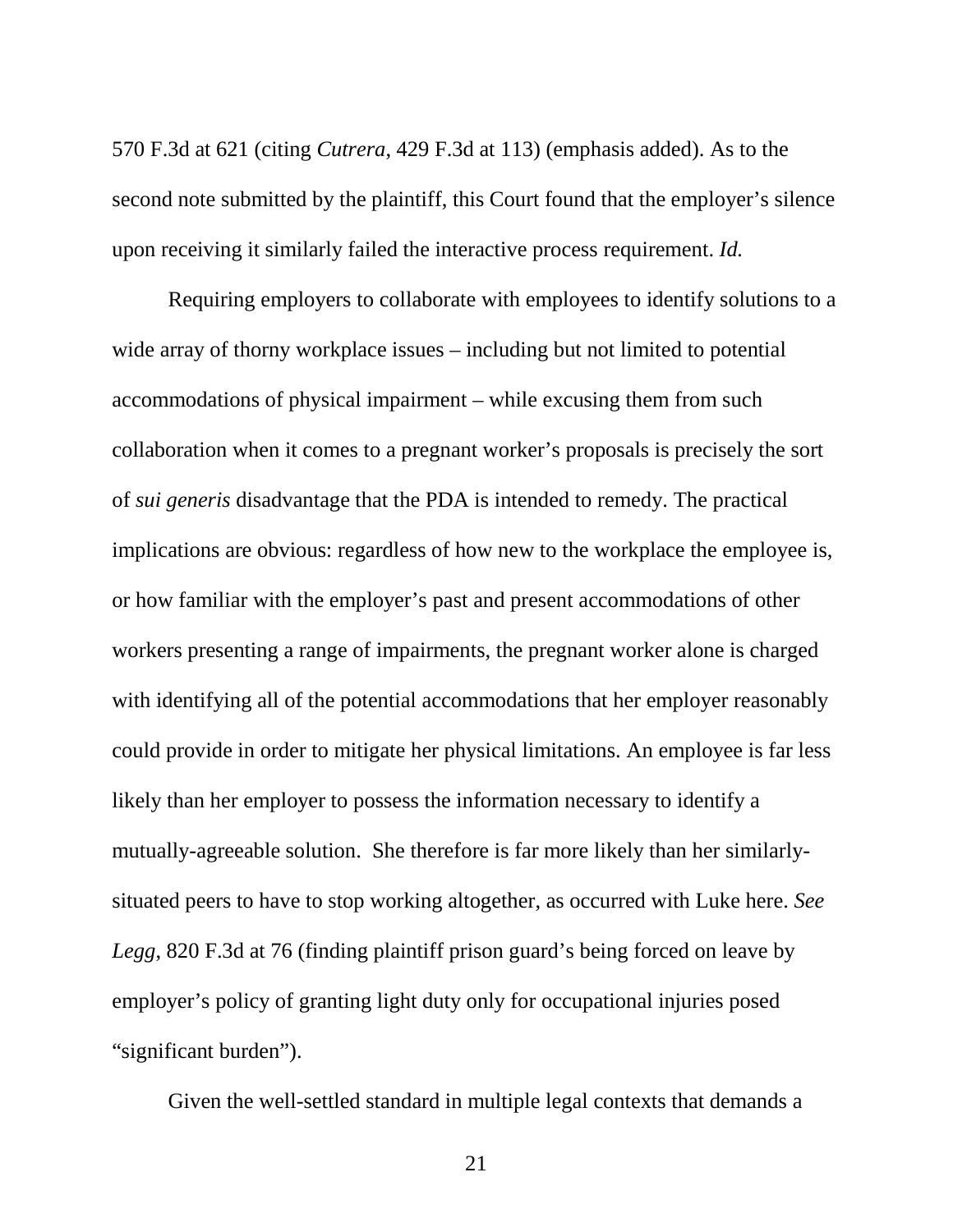cooperative dialogue between employers and employees, an employer's "categorical[ ] fail[ure]" to extend such a benefit to pregnant workers constitutes a "significant burden" under *Young*. 135 S. Ct. at 1354.

#### **B. In the Absence of a Dialogue with the Pregnant Employee, the Employer's Reason for Denying Accommodation is Not "Sufficiently Strong" Under** *Young*

As outlined *supra*, a plaintiff may raise an inference of pretext under *Young*  by showing the employer's "legitimate, nondiscriminatory reason" for denying her accommodation is not "sufficiently strong" to justify the significant burden upon her. *Young*, 135 S. Ct. at 1354.

If mere cost or convenience does not meet the "sufficiently strong" standard, *Young*, 135 S. Ct. at 1354, nor should an employer's robotic refusal to engage the pregnant worker in a discussion that could lead to a solution ("we have no light duty at this time"). *See Legg*, 820 F.3d at 75 (finding insufficiently "strong" the defendant county's defense that it reserved light duty for prison guards injured on the job because New York's workers' compensation statute obligated it to pay those officers their full salary; such obligation did not preclude extending same benefit to pregnant workers). As detailed above, employers already are obligated to have such discussions with a large number of workers presenting a variety of other problems to solve.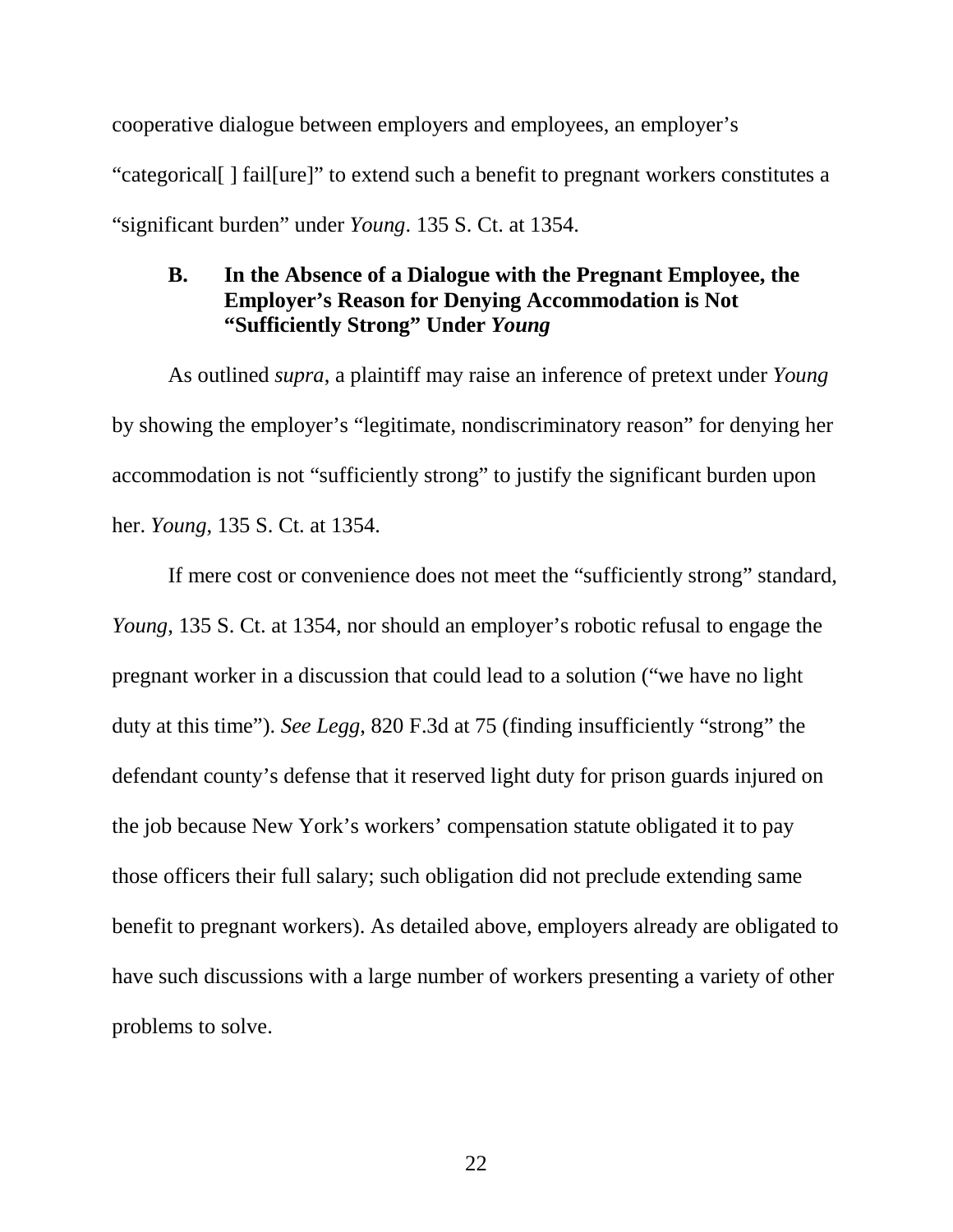In light of the foregoing, where an employer's stated justification for denying *any* accommodation to a pregnant worker is simply that the *particular* accommodation she requested was infeasible, *Young*'s criteria for raising an inference of pretext are satisfied. To paraphrase the Supreme Court, "[W]hy, when the employer engaged in dialogue with so many, could it not engage in a dialogue with pregnant women as well?" A jury could reasonably conclude that that kneejerk refusal to engage with Luke reflected pregnancy-based animus.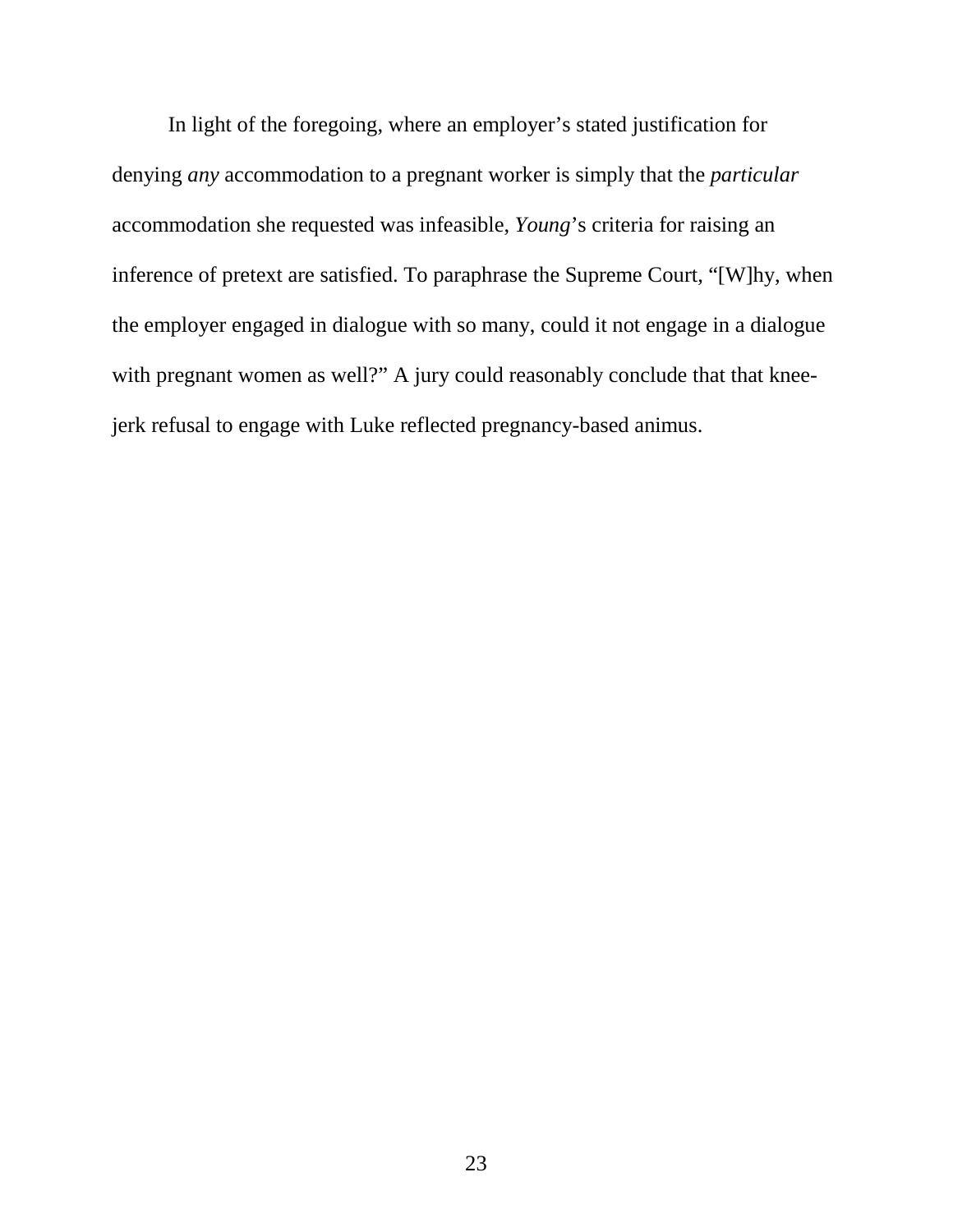#### **CONCLUSION**

For the foregoing reasons, the judgment of the District Court should be reversed.

Dated: January 26, 2017 Respectfully submitted,

*s/ Bruce Hamilton*  BRUCE HAMILTON American Civil Liberties Union Foundation of Louisiana P.O. Box 56157 New Orleans, LA, 70156 (504) 522-0617

LENORA M. LAPIDUS GILLIAN L. THOMAS Women's Rights Project American Civil Liberties Foundation 125 Broad Street New York, NY 10004 (212) 549-2500

DINA BAKST ELIZABETH GEDMARK CARA SUVALL A Better Balance 80 Maiden Lane, Suite 606 New York, NY 10038 (212) 430-5982

ELIZABETH MORRIS CYNTHIA THOMAS CALVERT Center for WorkLife Law UC Hastings College of the Law 200 McAllister Street San Francisco, CA 94102 (415) 565-4640

*Attorneys for* Amici Curiae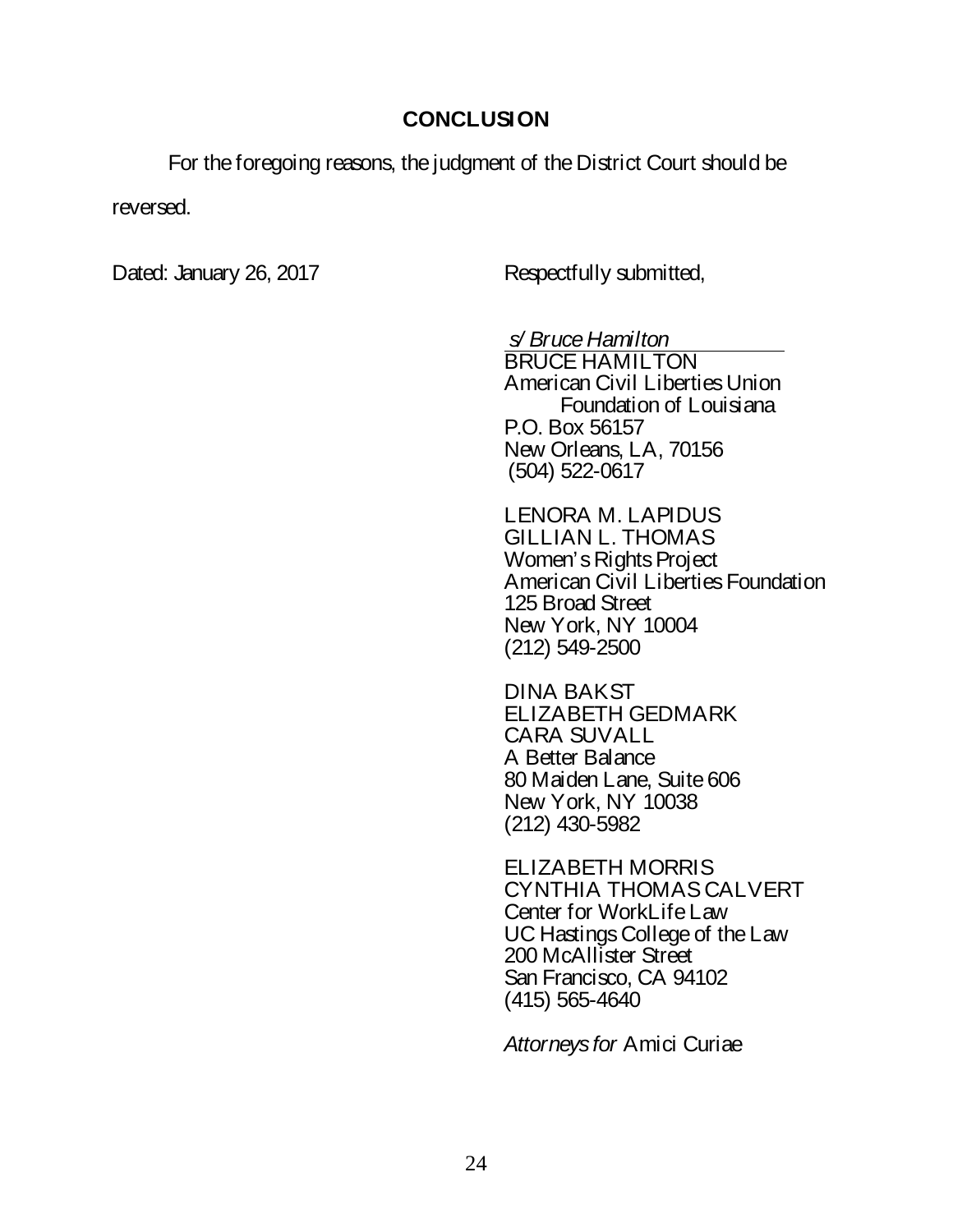### **CERTIFICATE OF COMPLIANCE**

1. This brief complies with the type-volume limitation of Fed. R. App. P. 32(a)(7)(B) because it contains 5,497 words, excluding the parts of the brief exempted by Fed. R. App. P. 32(a)(7)(B).

2. This brief complies with the typeface requirements of Fed. R. App. P. 32(a)(5) and the type style requirements of Fed. R. App. P. 32(a)(6) because it has been prepared in a proportionally spaced typeface using Microsoft Word 2010 in 14-point Times New Roman type style.

Dated: January 26, 2017 *s/ Bruce Hamilton* 

BRUCE HAMILTON American Civil Liberties Union Foundation of Louisiana P.O. Box 56157 New Orleans, LA 70156

*Attorney for* Amici Curiae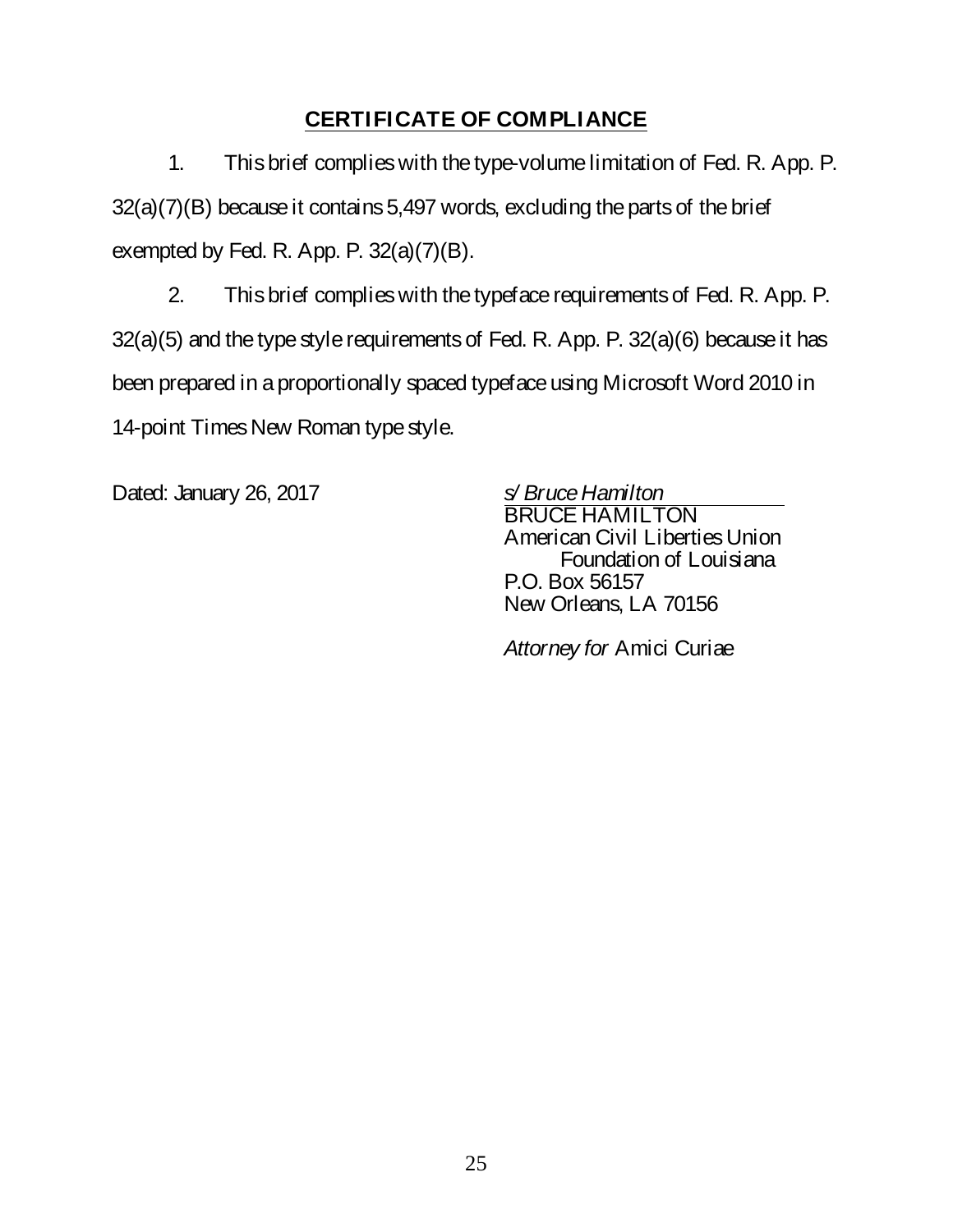#### **CERTIFICATE OF SERVICE FOR ELECTRONIC FILINGS**

I hereby certify that on January 26, 2017, I electronically filed the foregoing Brief of *Amici Curiae* American Civil Liberties Union; American Civil Liberties Union Foundation of Louisiana; A Better Balance; Center for WorkLife Law; 9to5, National Association of Working Women; California Women's Law Center; Equal Rights Advocates; Gender Justice; Independent Women's Organization of New Orleans; Legal Aid at Work; Legal Momentum; Lift Louisiana; Louisiana Employment LawyersAssociation; Louisiana National Organization for Women; National Association of Women Lawyers; National Center for Law and Economic Justice; National Employment Lawyers Association; National Partnership for Women & Families; National Organization for Women; National Organization for Women of Mississippi; National Women's Law Center; Texas Employment Lawyers Association; Texas State Chapter of the National Organization for Women, Inc.; Women's Law Center of Maryland, Inc.; and Women's Law Project on Behalf of Plaintiff-Appellant Eryon Luke, with the United States Court of Appeals for the Fifth Circuit by using the appellate CM/ECF system. I certify that all participants in this case are registered CM/ECF users and that service will be accomplished by the appellate CM/ECF system.

> *s/ Bruce Hamilton*  BRUCE HAMILTON American Civil Liberties Union Foundation of Louisiana P.O. Box 56157 New Orleans, LA 70156 *Attorney for* Amici Curiae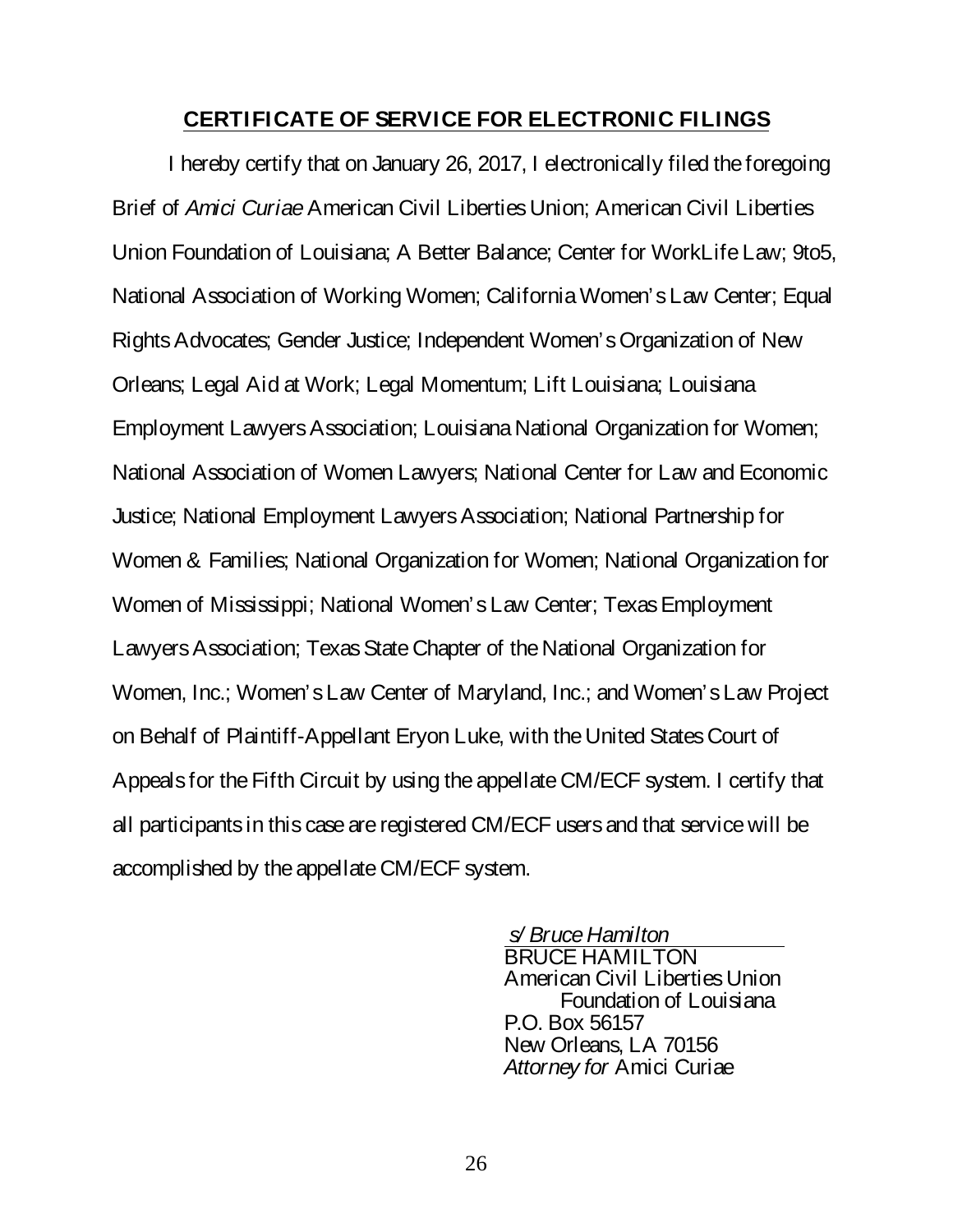#### **APPENDIX: INTERESTS OF AMICI CURIAE**

The **American Civil Liberties Union** (ACLU) is a nationwide, nonprofit, nonpartisan organization with more than 500,000 members dedicated to the principles of liberty and equality embodied in the Constitution and our nation's civil rights laws. The ACLU, through its Women's Rights Project, has long been a leader in legal advocacy aimed at ensuring women's full equality and ending discrimination against women in the workplace, including pregnancy discrimination.

The **American Civil Liberties Union Foundation of Louisiana** (ACLU-

LA) is the Louisiana affiliate of the American Civil Liberties Union. Its supporters share a commitment to defend the rights guaranteed by the Constitution. The ACLU-LA regularly appears before courts in Louisiana and other jurisdictions in cases involving employment discrimination, including cases, like this one, asserting the rights of women. The ACLU-LA has a strong interest in ensuring that the rights of Louisianians' Constitutional freedoms are not violated.

**A Better Balance** is a national legal advocacy organization dedicated to promoting fairness in the workplace and helping employees meet the conflicting demands of work and family. Through legislative advocacy, litigation, research, and public education, A Better Balance is committed to helping workers care for their families without risking their economic security. A Better Balance has been a

A-1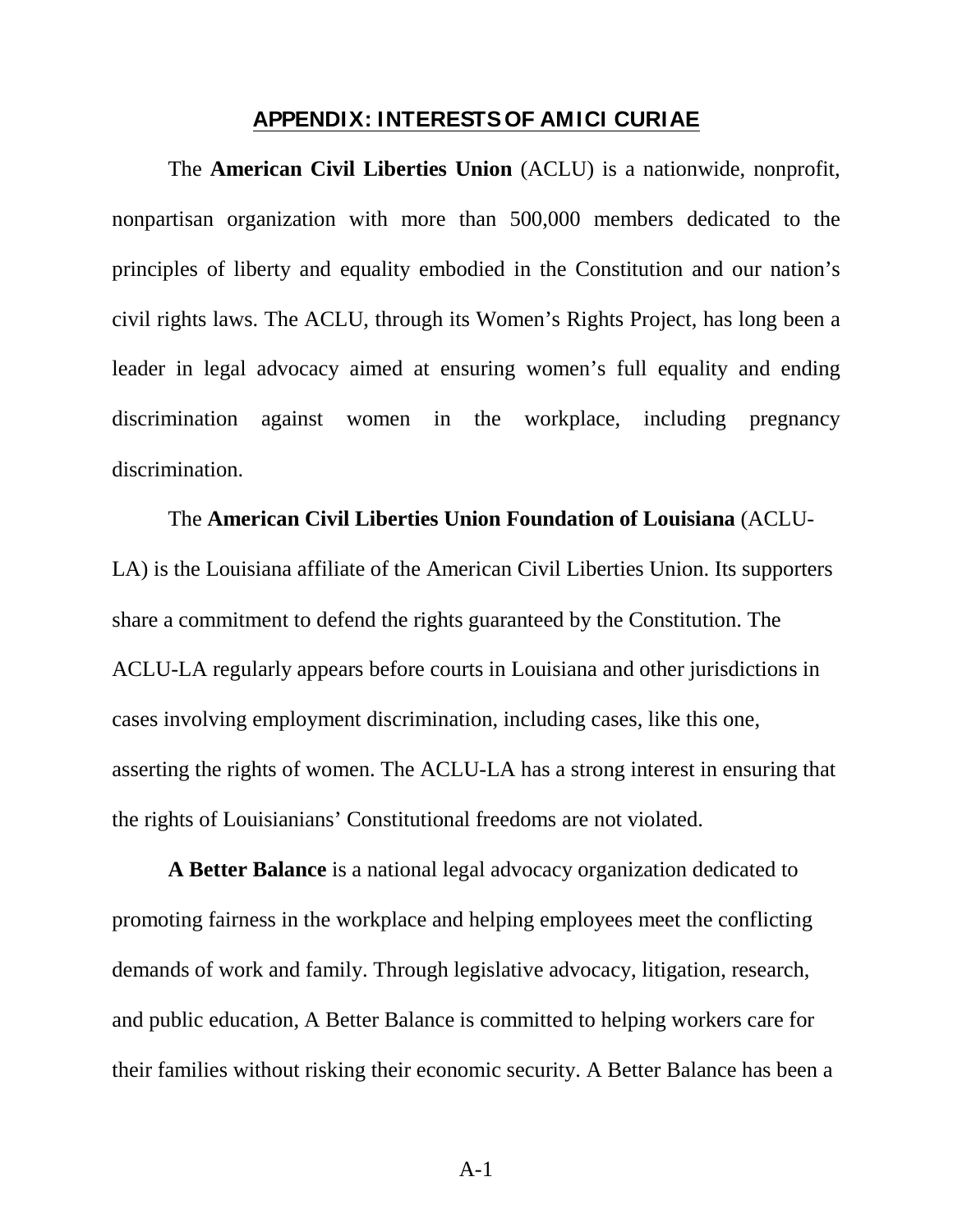leader at the local, state, and national level in advancing the rights of pregnant and breastfeeding women in the workplace. The organization runs a legal clinic in which the discriminatory treatment of pregnant women can be seen firsthand. In 2014, A Better Balance opened a Southern Office providing services to lowwage workers and pushing for policy change in the Southeast United States.

The **Center for WorkLife Law** (WorkLife Law) at the University of California, Hastings College of the Law is a national research and advocacy organization widely recognized as a thought leader on the issues of work-family conflict, work accommodations for pregnant and breastfeeding employees, and family responsibilities discrimination. WorkLife Law collaborates with employers, employees, and lawyers representing both constituencies to ensure equal treatment in the workplace for pregnant women, nursing mothers, and other caregivers.

**9to5, National Association of Working Women** (9to5) is a national membership organization of women in low-wage jobs dedicated to achieving economic justice and ending discrimination. 9to5's members and constituents are directly affected by workplace discrimination, including pregnancy discrimination, and poverty, among other issues. They experience first-hand the long-term negative effects of discrimination on economic well-being, and the difficulties of seeking and achieving redress. 9to5's toll-free Job Survival Hotline fields thousands of phone calls annually from women facing these and related problems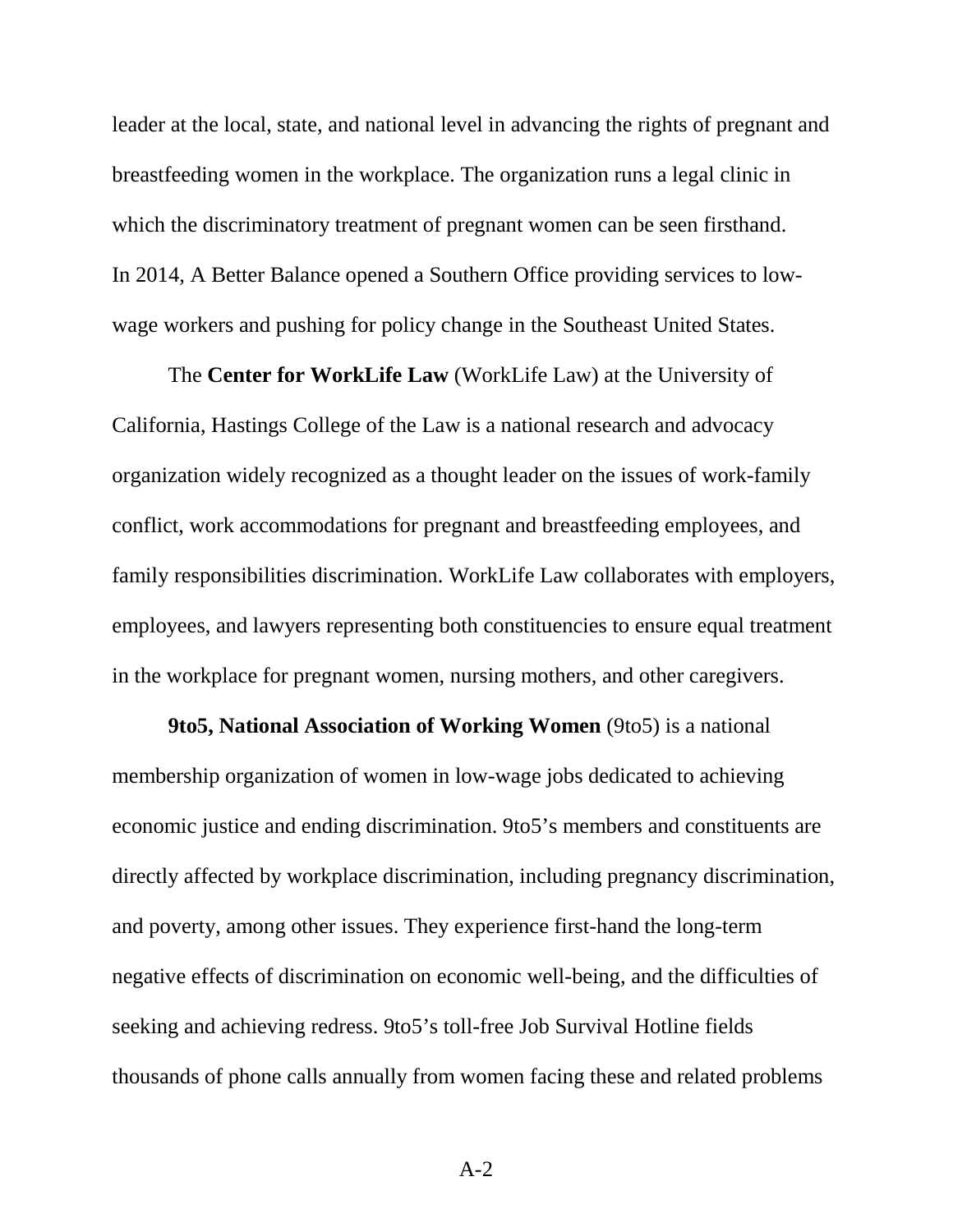in the workplace. The issues of this case are directly related to 9to5's work to end workplace discrimination and our work to promote policies that aid women in their efforts to achieve economic self-sufficiency. The outcome of this case will directly affect our members' and constituents' rights in the workplace and their long-term economic well-being and that of their families.

The **California Women's Law Center** (CWLC) is a statewide, nonprofit law and policy center dedicated to advancing the civil rights of women and girls through impact litigation, advocacy and education. CWLC's issue priorities include gender discrimination, reproductive justice, violence against women, and women's health. Since its inception in 1989, CWLC has placed an emphasis on eliminating all forms of gender discrimination, including discrimination against pregnant and breastfeeding women. CWLC remains committed to supporting pregnancy rights and accommodations in the workplace.

**Equal Rights Advocates** (ERA) is a national non-profit legal advocacy organization dedicated to protecting and expanding economic and educational access and opportunities for women and girls. Since its founding in 1974, ERA has pursued this mission by engaging in high-impact litigation, legislative advocacy, and other efforts aimed at eliminating discrimination and achieving gender and racial equity in education and employment. ERA attorneys have served as counsel and participated as amicus curiae in numerous cases involving the interpretation

A-3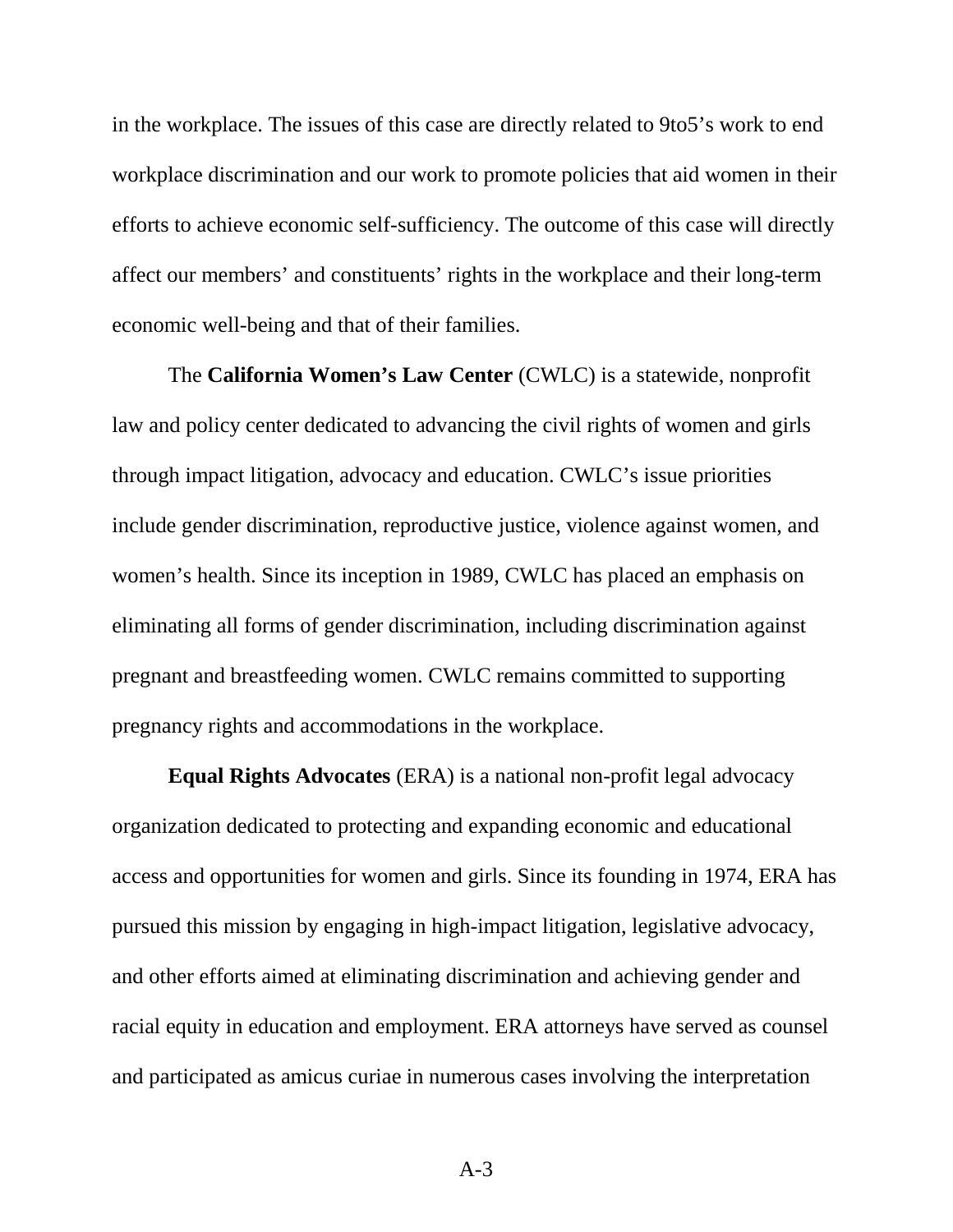and enforcement of Title VII of the Civil Rights Act of 1964 and other laws prohibiting discrimination against women in the workplace, including two pregnancy discrimination cases in which ERA helped to advance principles of interpretation that were later codified in the Pregnancy Discrimination Act of 1978 (PDA), *Geduldig v. Aiello*, 417 U.S. 484 (1974) and *Richmond Unified Sch. Dist. v. Berg*, 434 U.S. 158 (1977), as well as in post-PDA cases, such as *AT&T Corp. v. Hulteen*, 556 U.S. 701 (2009) and *Young v. United Parcel Service, Inc.*, *575 U.S.*\_\_, 135 S. Ct. 1338 (2015). Twelve years after helping to pass landmark legislation requiring California employers to provide reasonable accommodations for pregnant workers, ERA released a groundbreaking report that highlights the importance of these protections for working women and families, *Expecting a Baby, Not a Lay-Off: Why Federal Law Should Require the Reasonable Accommodation of Pregnant Workers* (2012)*.* ERA has a strong interest in ensuring that women's employment access and opportunities are adequately protected by a fair application of the Pregnancy Discrimination Act by courts.

**Gender Justice** is a non-profit advocacy organization based in the Midwest that works to eliminate gender barriers through impact litigation, policy advocacy, and education. Gender Justice helps courts, employers, schools, and the public better understand the root causes of gender discrimination, such as implicit bias and stereotyping. As part of its impact litigation program, Gender Justice acts as

 $A-4$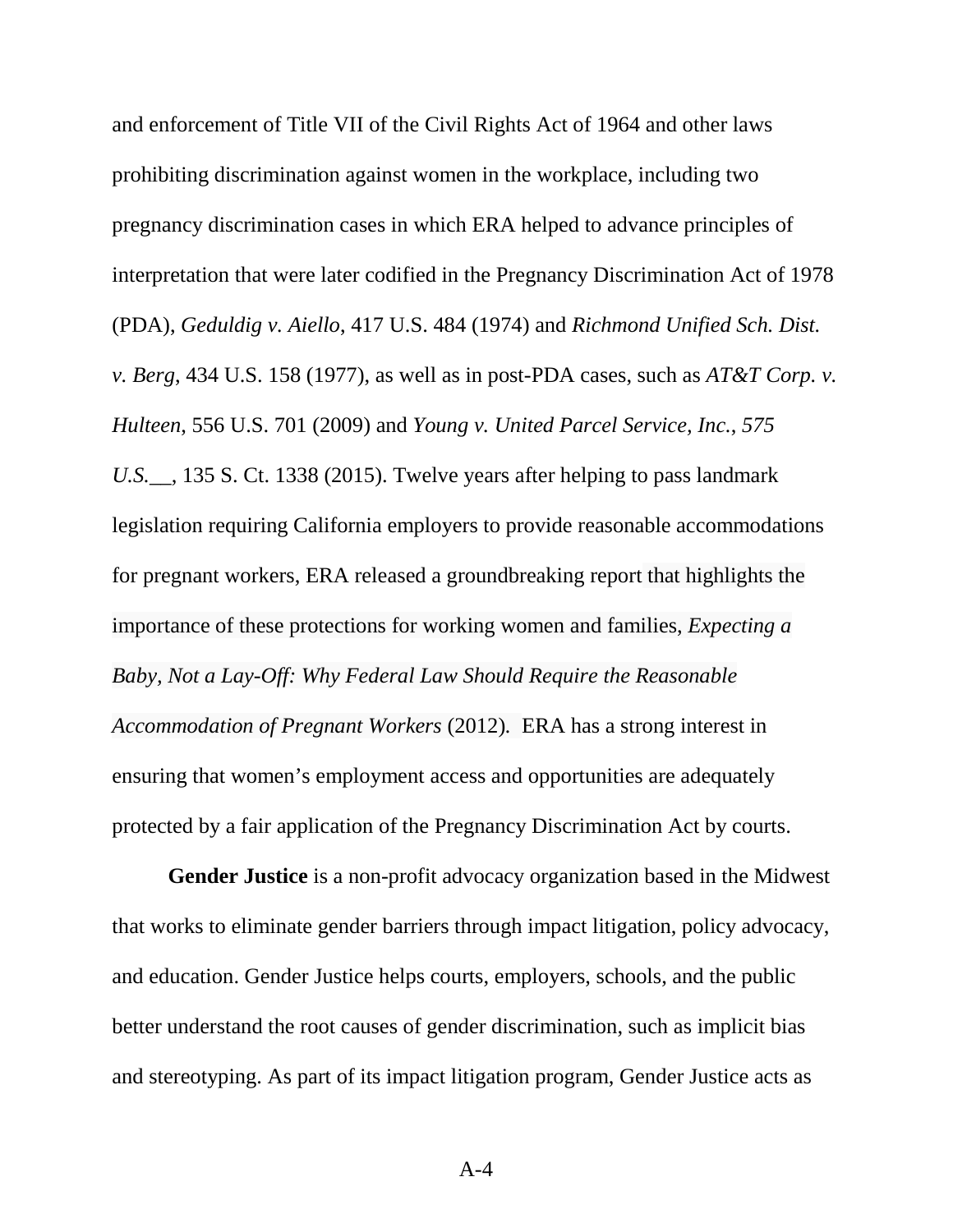counsel in cases involving gender equality in the Midwest region, including providing direct representation of pregnant employees and new parents facing discrimination in the workplace. Gender Justice also participates as *amicus curiae* in cases that have an impact in the region. The organization has an interest in protecting and enforcing women's legal rights in the workplace, and in the proper interpretation of the Civil Rights Act of 1964 and the Pregnancy Discrimination Act of 1978.

The **Independent Women's Organization of New Orleans** is focused on supporting issues that affect women's lives and families. We advocate for paid family leave and for workplace protections. This case represents exactly the type of discrimination women face all too often. Our hope is that employers will seek fairer outcomes for pregnant women. Our work is to make sure these women feel supported.

**Legal Aid at Work** (formerly Legal Aid Society-Employment Law Center) is a public interest legal organization that advances justice and economic opportunity for low-income people and their families at work, in school, and in the community. Since 1970, Legal Aid has represented low-wage clients in cases involving a broad range of employment-related issues, including discrimination on the basis of race, gender, age, disability, sexual orientation, gender identity, gender expression, national origin, and pregnancy. Legal Aid has extensive policy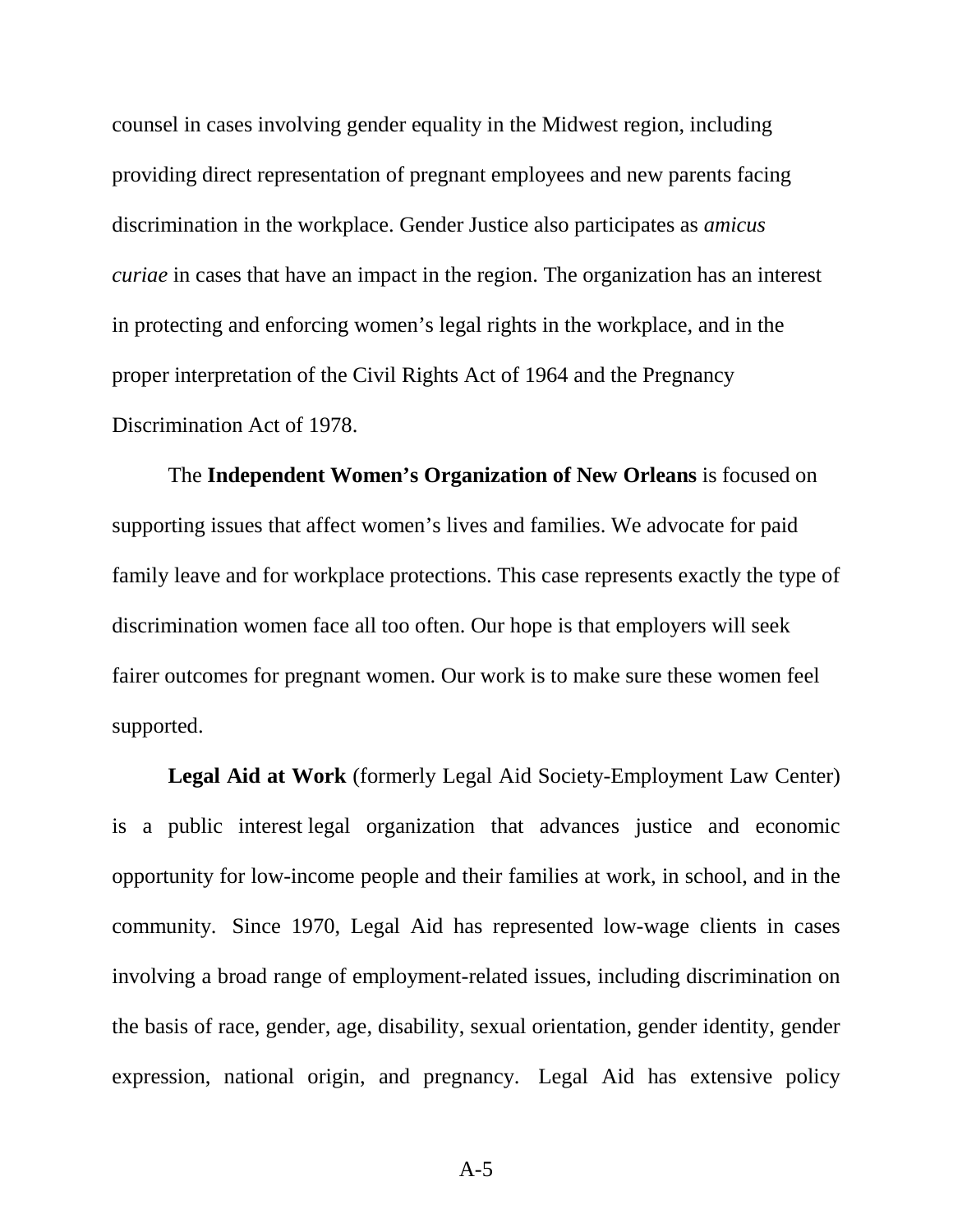experience advocating for the employment rights of pregnant women and new parents. Legal Aid has a strong interest in ensuring that pregnant women and nursing mothers are granted the full protections of the Pregnancy Discrimination Act and other anti-discrimination laws.

**Legal Momentum,** the Women's Legal Defense and Education Fund, is a leading national non-profit civil rights organization that for nearly 50 years has used the power of the law to define and defend the rights of girls and women. Legal Momentum has worked for decades to ensure that all employees are treated fairly in the workplace, regardless of their gender or sexual orientation. Legal Momentum has litigated cutting-edge gender-based employment discrimination cases, including *Faragher v. City of Boca Raton*, 524 U.S. 775 (1998), and has participated as amicus curiae on leading cases in this area, including *Burlington Industries, Inc. v. Ellerth*, 524 U.S. 742 (1998), *Oncale v. Sundowner Offshore Services, Inc.*, 523 U.S. 75 (1998), and *Harris v. Forklift Systems, Inc.*, 510 U.S. 17 (1993). Legal Momentum has also worked to secure the rights of women under state constitutions, including the right of lesbians to marry.

**Lift Louisiana** works in diverse ways to advance the interests and wellbeing of pregnant and parenting women and their families and to protect their constitutional and human rights including advocating for solutions that advance maternal, fetal and child health. Lift Louisiana, members of its Advisory Board,

A-6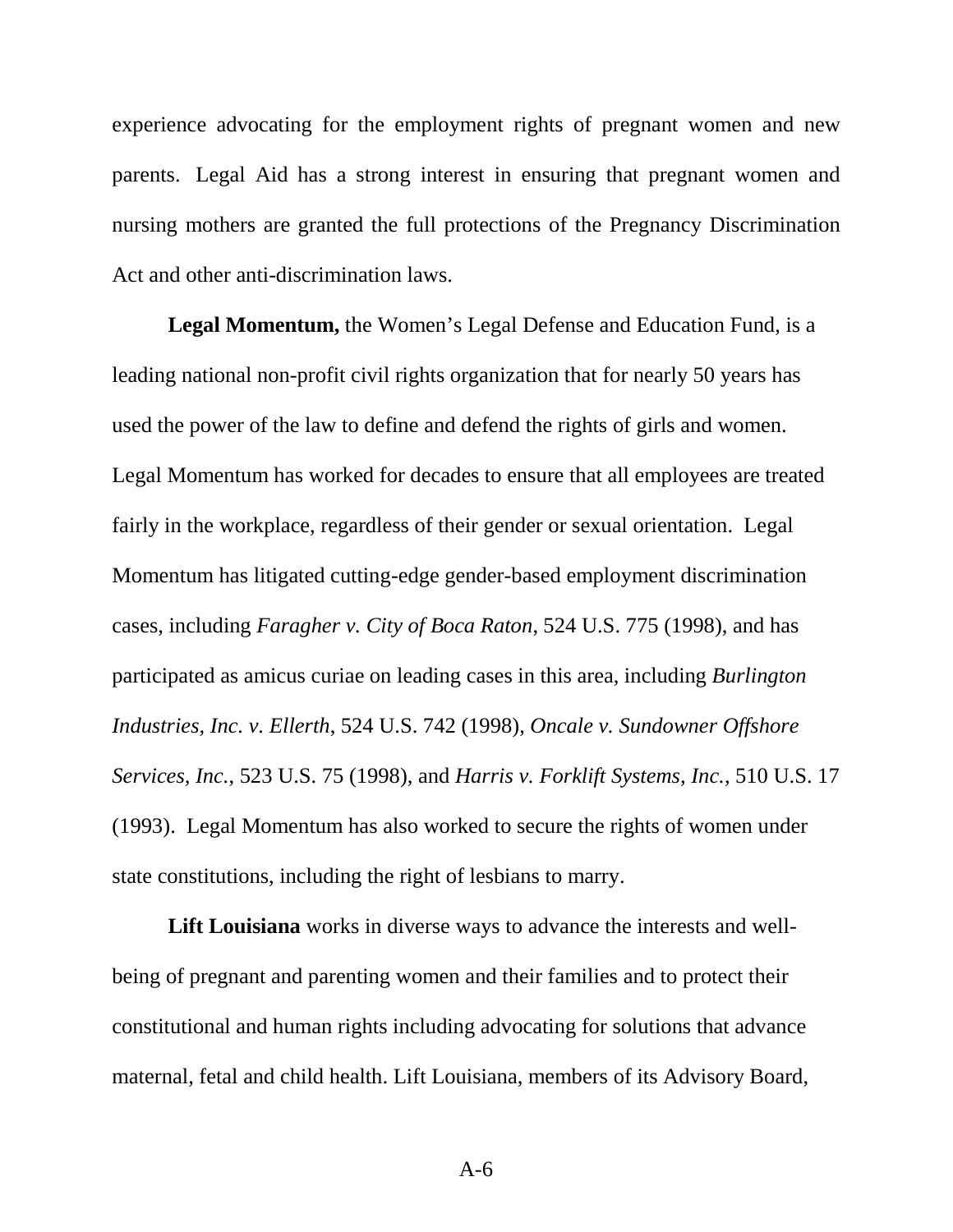volunteers, and donors, support pregnant women's dignity and autonomy through laws and policies preventing pregnancy discrimination, affording workplace fairness and providing benefits meaningfully designed to meet the needs of pregnant, birthing, and parenting women. Lift Louisiana is concerned that the employers' decision to deny Eryon Luke accommodation of her lifting restriction during her pregnancy, violates the standards established by the Supreme Court's 2015 *Young v. United Parcel Service, Inc.* decision.

The **Louisiana Employment Lawyers Association** (LELA) is a voluntary membership organization of Louisiana lawyers who regularly represent employees in labor, employment, and civil rights disputes. LELA members represent their clients in litigation throughout the state of Louisiana, and in the federal courts throughout the Fifth Circuit. Because the employment law established by this Court directly affects many (if not most) of its members' clients, LELA submits that its role as *amicus curiae* in this case is appropriate.

**Louisiana National Organization for Women** (Louisiana NOW) has chapters in New Orleans, Baton Rouge, and Shreveport and is one of the founding members of the Legislative Agenda for Women, a coalition of women's rights organizations. NOW is a multi-issue, multi-strategy organization that takes a holistic approach to women's rights. Our priorities are winning economic equality and securing it with an amendment to the U.S. Constitution that will guarantee

A-7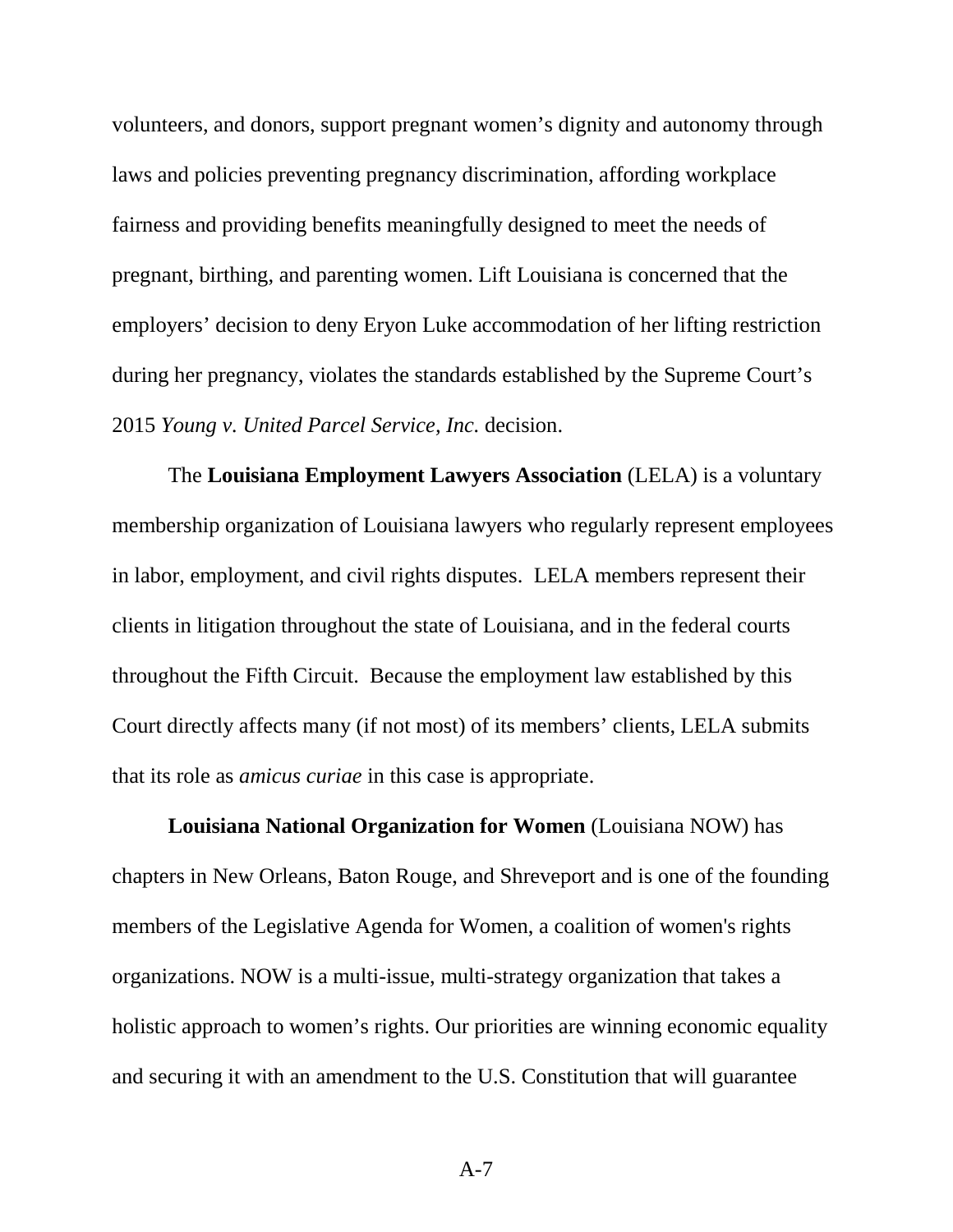equal rights for women; championing abortion rights, reproductive freedom and other women's health issues; opposing racism; fighting bigotry against the LGBTQIA community; and ending violence against women.

The mission of the **National Association of Women Lawyers** (NAWL) is to provide leadership, a collective voice, and essential resources to advance women in the legal profession and advocate for the equality of women under the law. Since 1899, NAWL has been empowering women in the legal profession, cultivating a diverse membership dedicated to equality, mutual support, and collective success. As part of its mission, NAWL promotes the interests of women and families by participation as amicus curiae in cases of interest. That includes cases of discrimination against working women because they are pregnant. Such discrimination negatively impacts women in their careers as well as in their basic freedom to decide whether to bear children and become a mother.

The **National Center for Law and Economic Justice** (NCLEJ) has provided legal representation, support, and advice to people living in poverty and their advocates since 1965. Historically, NCLEJ advocated for the rights of public benefits recipients. While we continue our public benefits work, in more recent years, we have included advocating for the rights of low income workers in our efforts to protect the rights of low income individuals and communities, including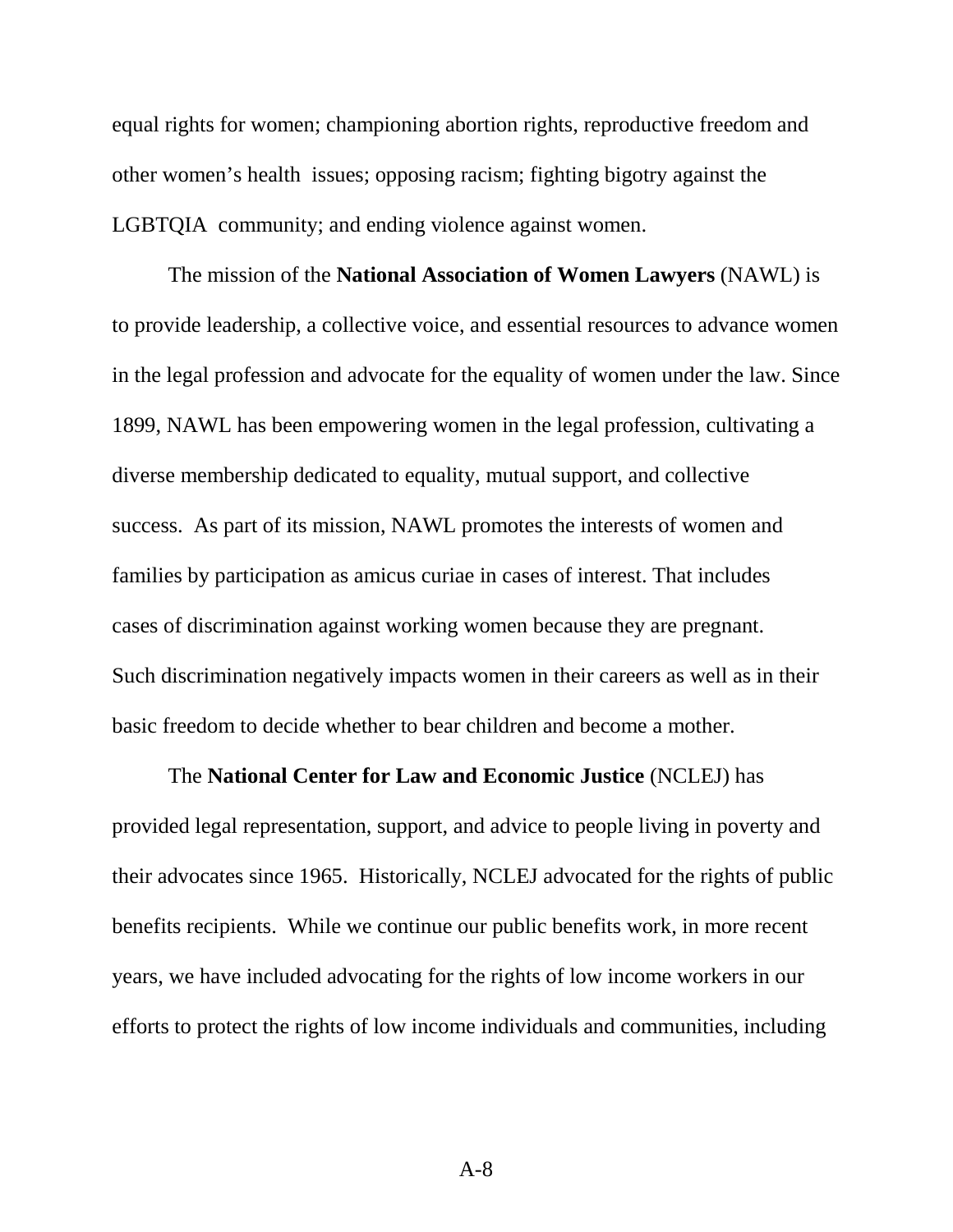low income pregnant women. NCLEJ is committed to ensuring that all workers are afforded dignity and fair treatment on the job.

The **National Employment Lawyers Association** (NELA) is the largest professional membership organization in the country comprising lawyers who represent workers in labor, employment and civil rights disputes. Founded in 1985, NELA advances employee rights and serves lawyers who advocate for equality and justice in the American workplace. NELA and its 69 circuit, state, and local affiliates have a membership of over 4,000 attorneys who are committed to working on behalf of those who have been illegally treated in the workplace. NELA's members litigate daily in every circuit, affording NELA a unique perspective on how the principles announced by the courts in employment cases actually play out on the ground. NELA strives to protect the rights of its members' clients, and regularly supports precedent-setting litigation affecting the rights of individuals in the workplace.

The **National Organization for Women** (NOW) Foundation is a 501(c)(3) entity affiliated with the National Organization for Women, the largest grassroots feminist activist organization in the United States with chapters in every state and the District of Columbia. NOW Foundation is committed to advancing women's health and reproductive rights, among other objectives, and works to assure that women are treated fairly and equally under the law. Discrimination by employers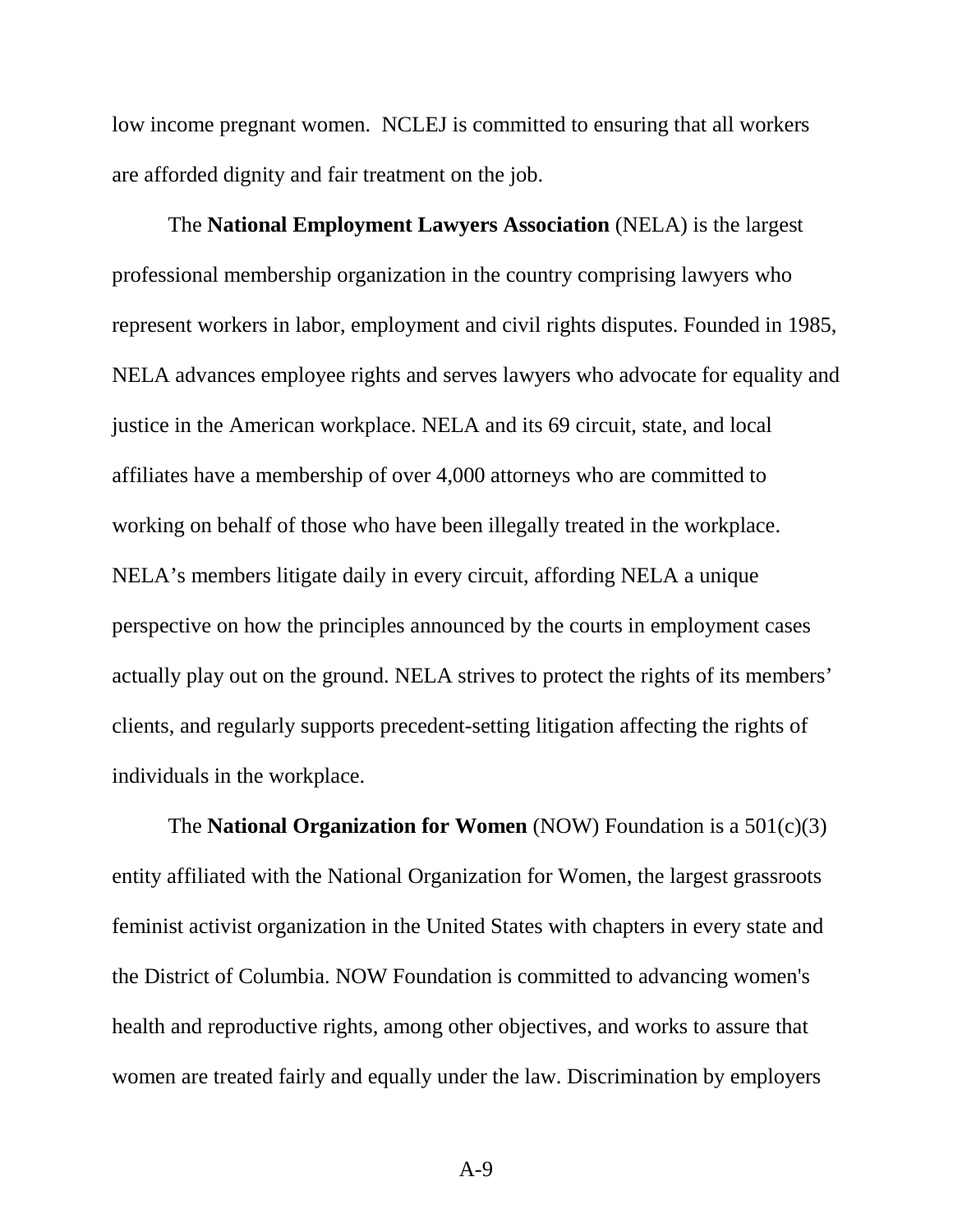against pregnant workers is pervasive despite the 1978 Pregnancy Discrimination Act and the U.S. Supreme Court's 2015 decision in *Young v. United Parcel Service, Inc.* Accommodation claims by pregnant workers must not be made onerous and an appellate court ruling that interprets *Young's* liability standards expansively is needed. That outcome is essential for the 75 percent of women currently entering the workforce who will become pregnant while employed and to the more than 40 percent of families with a mother who is the primary breadwinner.

The **National Organization for Women of Mississippi** advocates for women's equality in our state. Women's economic security is one of our priority issues. Mississippi is one of the poorest states in our nation and rated very low for women's economic security. The ability to continue to work during a pregnancy is essential to economic security for women.

The **National Partnership for Women & Families** (formerly the Women's Legal Defense Fund) is a national advocacy organization that develops and promotes policies to help achieve fairness in the workplace, reproductive health and rights, quality health care for all, and policies that help women and men meet the dual demands of work and family. Since its founding in 1971, the National Partnership has worked to advance equal employment opportunities and health through several means, including by taking a leading role in the passage of the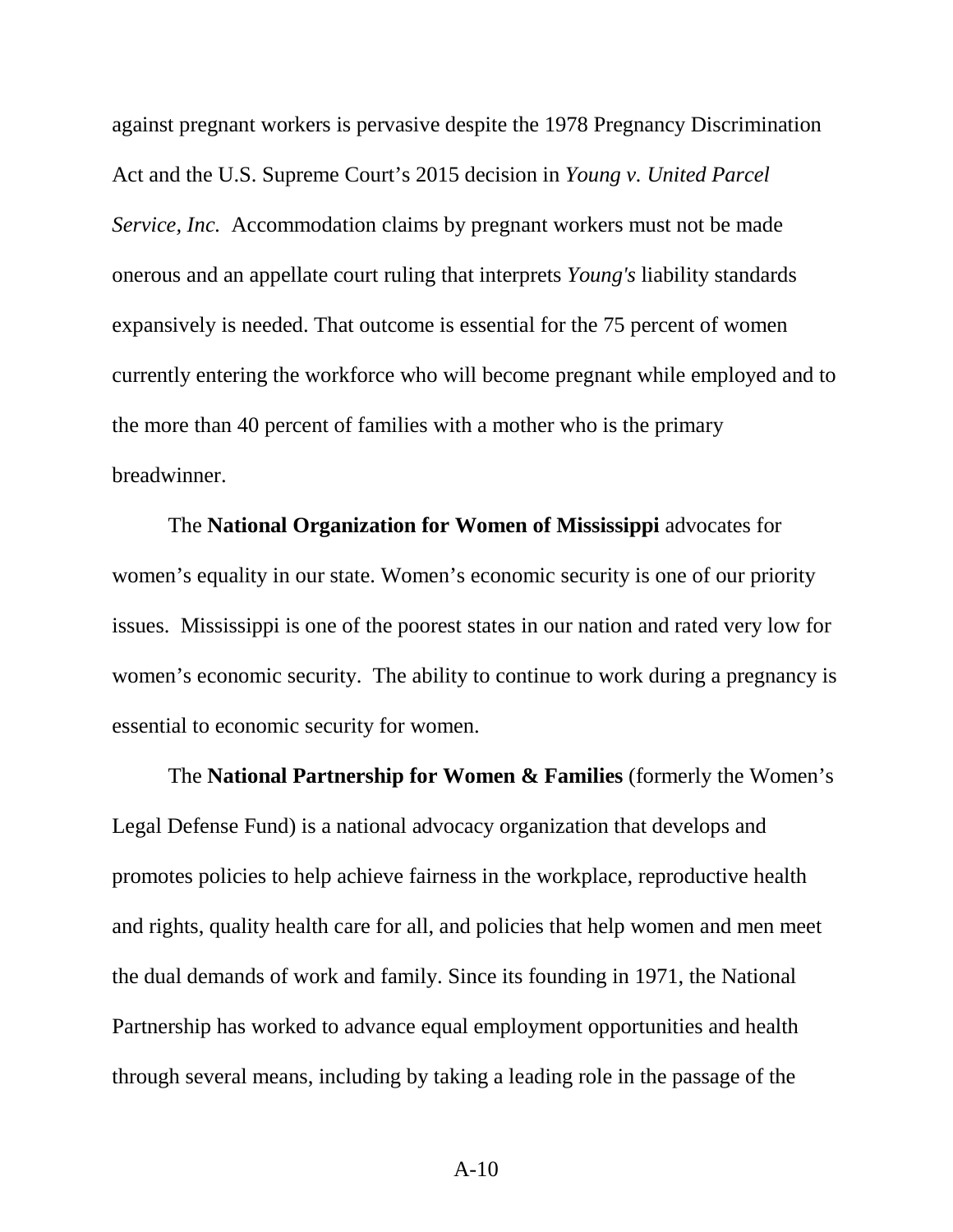Pregnancy Discrimination Act of 1978 and the Family and Medical Leave Act of 1993 and by challenging discriminatory employment practices in the courts.

The **National Women's Law Center** is a nonprofit legal advocacy organization dedicated to the advancement and protection of women's legal rights and opportunities since its founding in 1972. The Center focuses on issues of key importance to women and their families, including economic security, employment, education, health, and reproductive rights, with special attention to the needs of low-income women and women of color, and has participated as counsel or *amicus curiae* in a range of cases before the Supreme Court and the federal Courts of Appeals to secure the equal treatment of women under the law, including numerous cases addressing the scope of Title VII's protections. The Center has long sought to ensure that rights and opportunities are not restricted on the basis of pregnancy and gender stereotypes, and that all individuals enjoy the protection against such discrimination promised by federal law.

The **Texas Employment Lawyers Association** (TELA) is a voluntary membership organization of Texas lawyers who regularly represent employees in labor, employment, and civil rights disputes. TELA members represent their clients in litigation throughout the state of Texas, and in the federal courts throughout the Fifth Circuit. Because the employment law established by this

A-11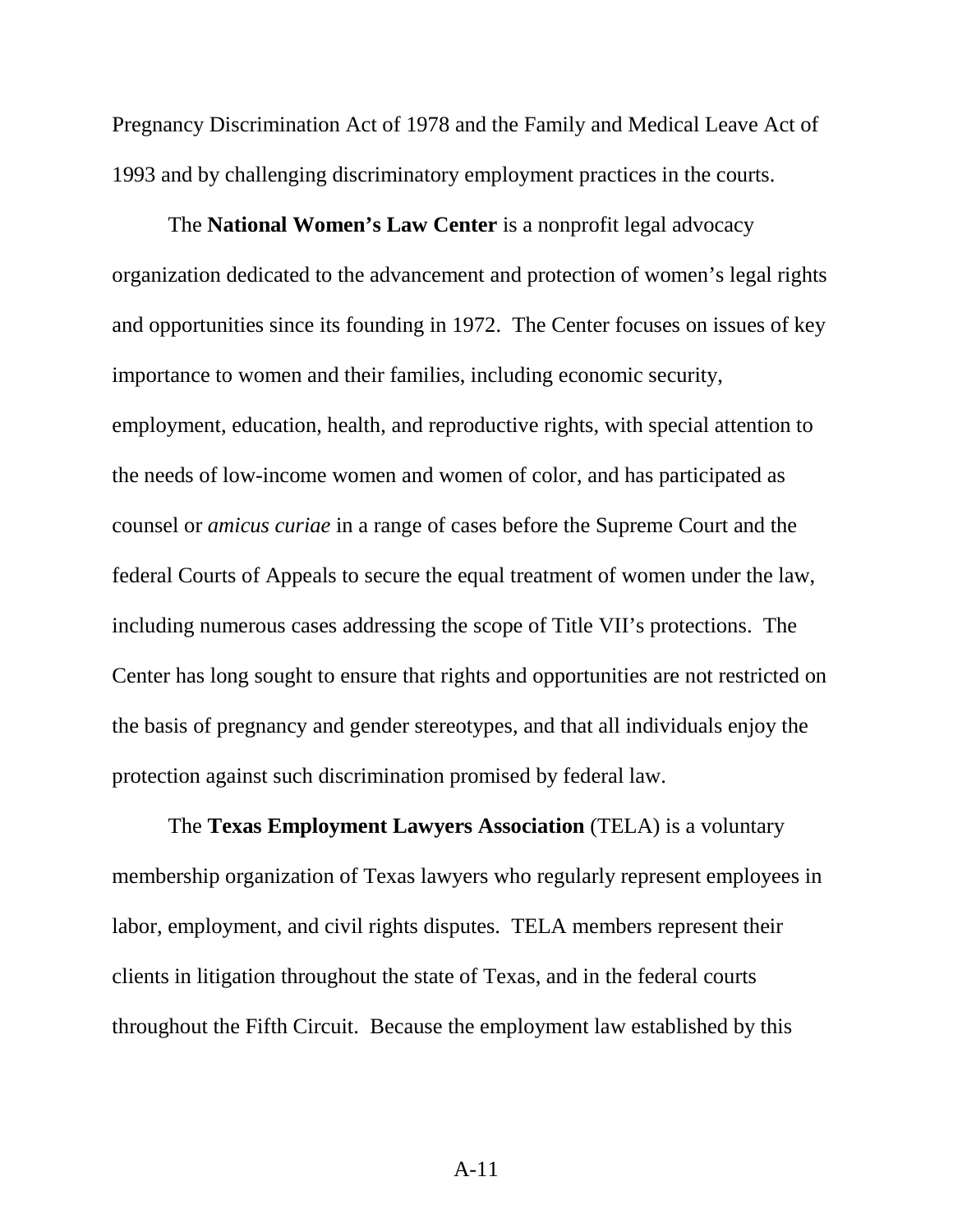Court directly affects many (if not most) of its members' clients, TELA submits that its role as *amicus curiae* in this case is appropriate.

The **Texas State Chapter of the National Organization for Women, Inc.** (Texas NOW) is the Texas subunit of the National Organization for Women, Inc. (NOW). Texas NOW consists of the more than 2,500 dues-paying NOW members residing in Texas and all Texas-based local NOW chapters and working groups. The National Organization for Women, Inc. (NOW) is a nationwide, nonprofit, nonpartisan organization with members and chapters in all 50 states who work at the grassroots level to promote feminist ideals, lead societal change, eliminate discrimination, and achieve and protect the equal rights of all women and girls in all aspects of social, political, and economic life. Ending gender-based employment discrimination, specifically including discrimination on account of pregnancy, has long been a top priority for NOW at both the national and state levels.

The **Women's Law Center of Maryland, Inc.** is a nonprofit membership organization established in 1971 with a mission of improving and protecting the legal rights of women, especially regarding gender discrimination in the workplace and in family law issues. Through its direct services and advocacy, and in particular through the operation of a statewide Employment Law Hotline, the Women's Law Center seeks to protect women's legal rights and ensure equal